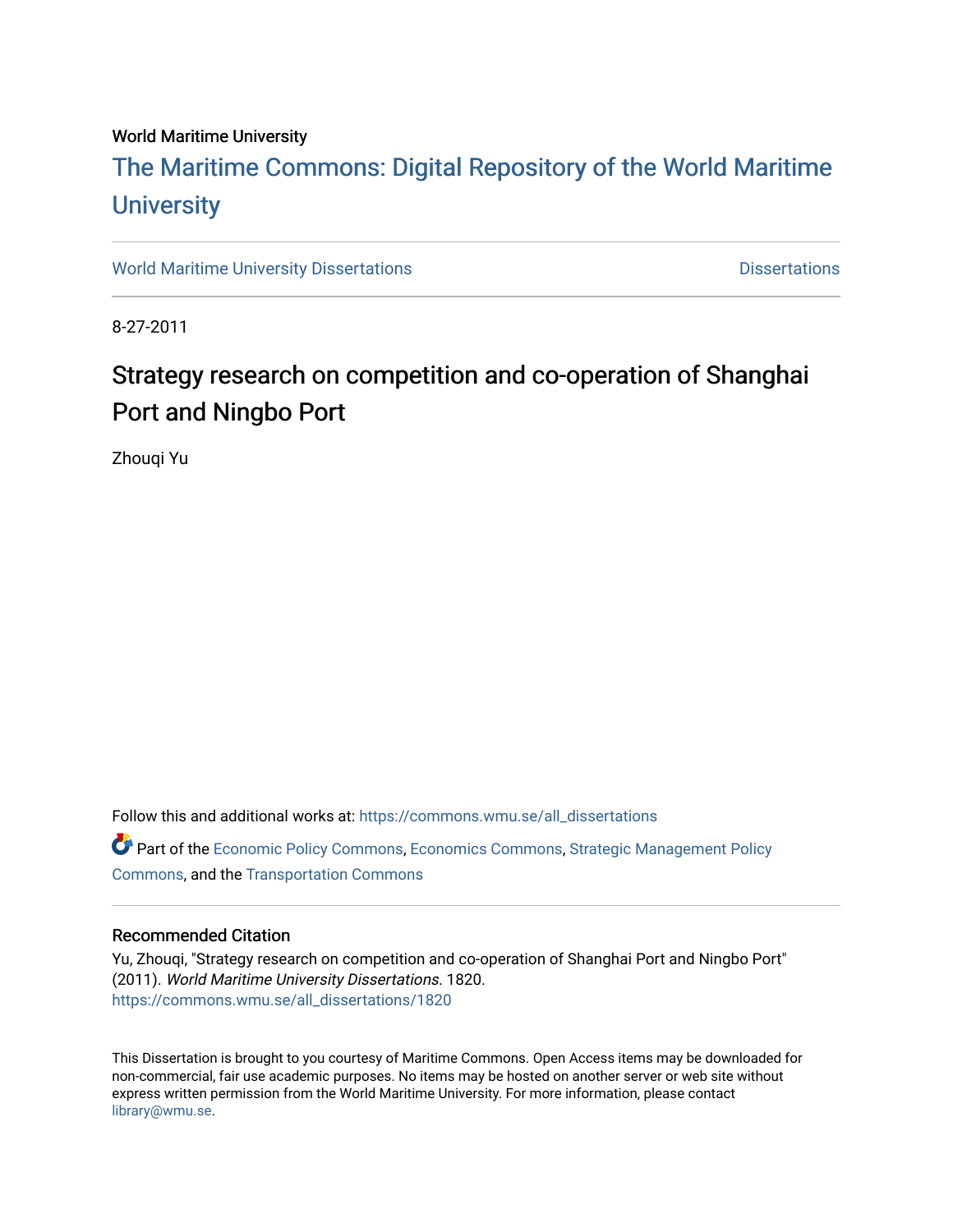

## **World Maritime University**

**Shanghai, China**

# Strategy Research on Competition and Co-operation of Shanghai Port and Ningbo Port

By

## **Yu Zhouqi**

**China**

**A research paper submitted to the World Maritime University in partial Fulfilment of the requirement for the award of the degree of**

## **MASTER OF SCIENCE**

**ITL**

**2011**

Copyright Yu Zhouqi, 2011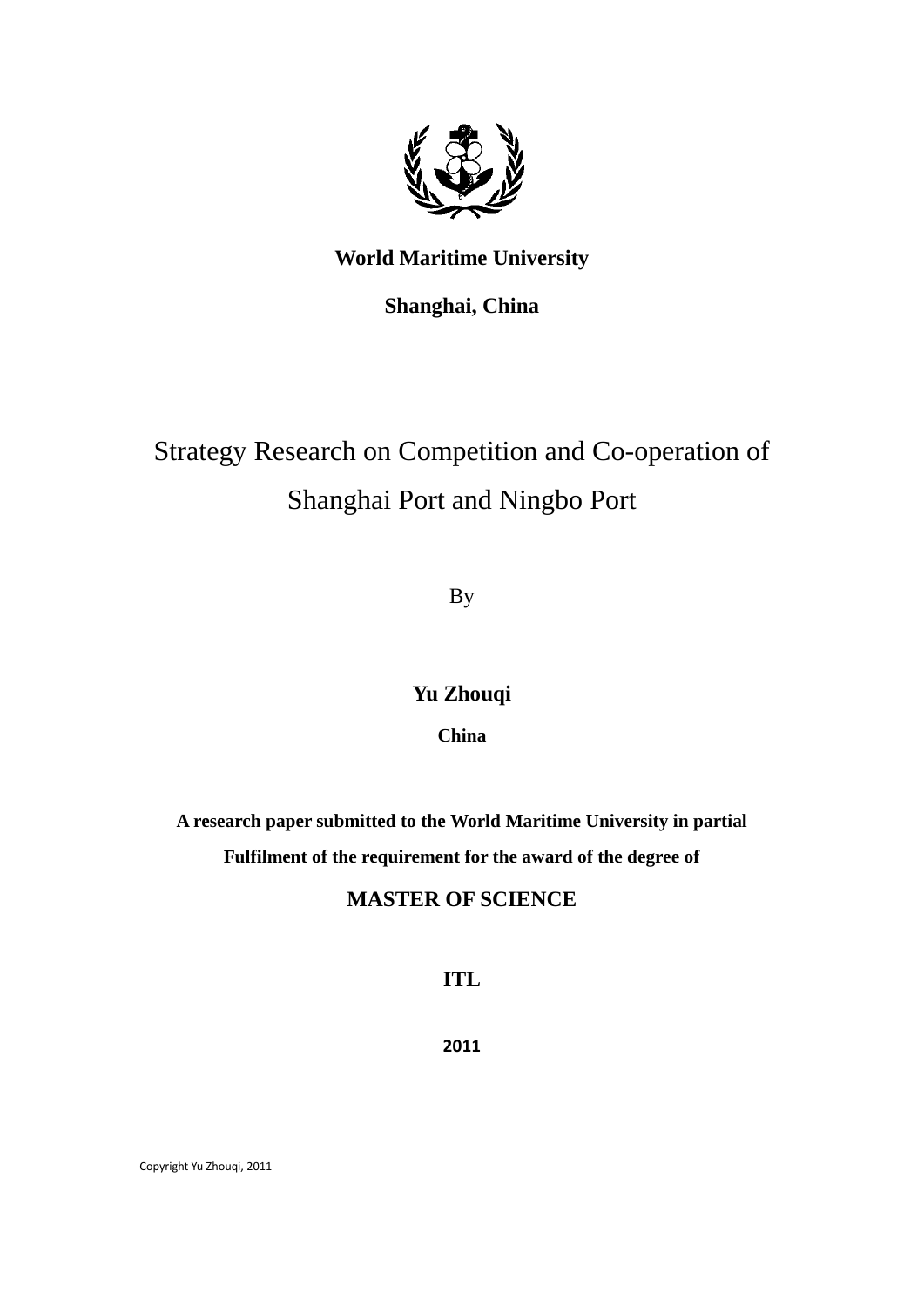# **Abstract**

<span id="page-2-0"></span>Along Yangtze River, there are a large number of ports as Shanghai, Suzhou Port, Nanjing Port, Nantong Port, Zhenjiang Port and Nantong Port, etc.The size of these ports is different and plays different roles. Shanghai international shipping center, is the first level of the Yangtze River port. Since Ningbo port and Zhoushan port consolidated to be Ningbo-zhoushan port, throughput of Ningbo-zhoushan port increased dramatically. The paper focus on Shanghai port and Ningbo-zhoushan port, through analysis of the conditions, infrastructure, distributing and throughput,we make sure of Shanghai port and Ningbo port's advantages and disadvantages

The paper took competition between Shanghai port and Ningbo port as research object, relatively comprehensively introduce basic situation of Shanghai port and Ningbo port, analyze two ports competitiveness; By establishing SWOT matrix of Shanghai port and Ningbo port between to analyze two ports competition and cooperation strategy.

**Key words**: Shanghai port Ningbo port SWOT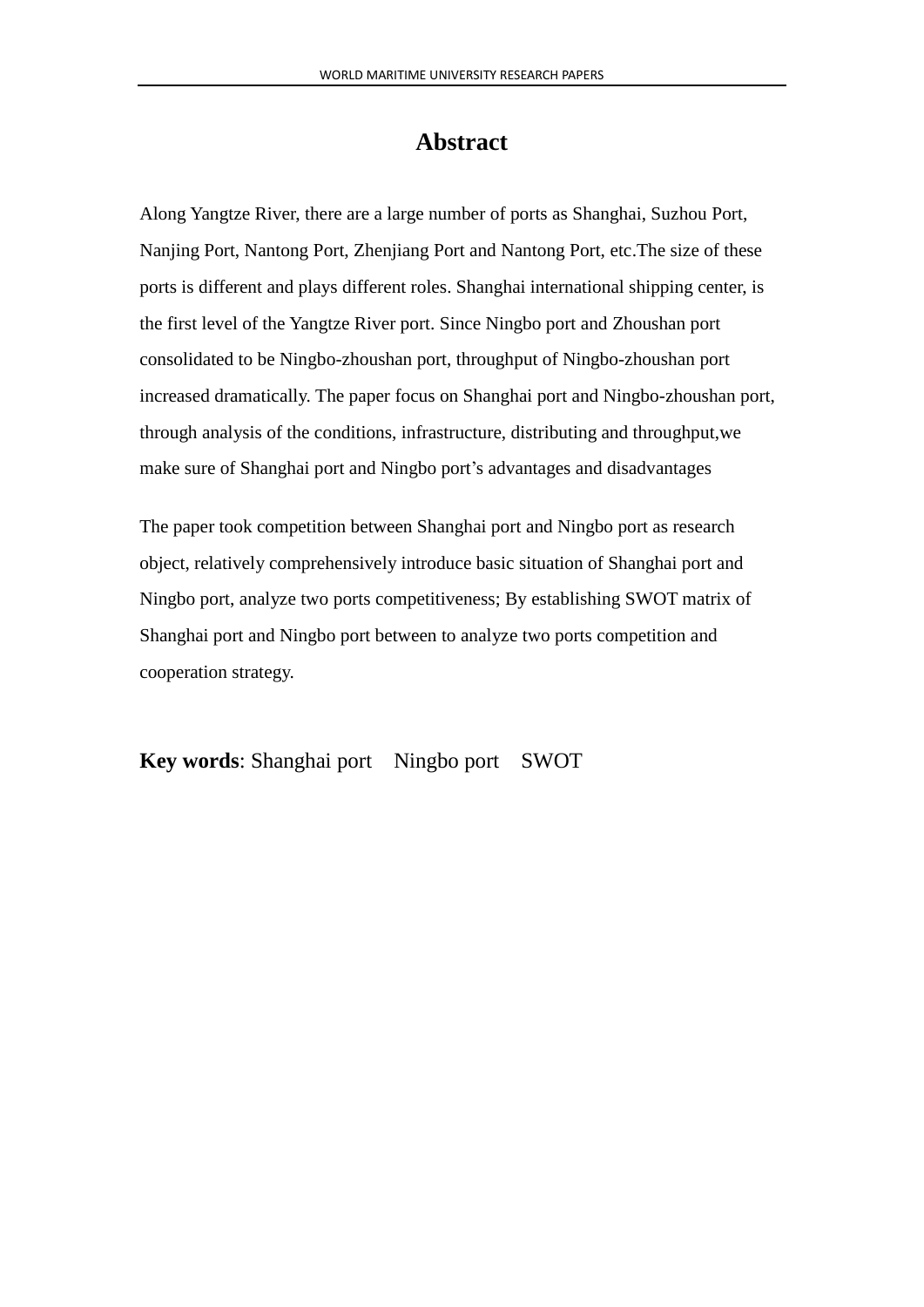# **Contents**

| Chapter 3 The competition and co-operation between Shanghai Port and Ningbo Port13    |  |
|---------------------------------------------------------------------------------------|--|
|                                                                                       |  |
| 3.1.1 The inevitability of competition of Shanghai Port and Ningbo Port  13           |  |
|                                                                                       |  |
|                                                                                       |  |
|                                                                                       |  |
| 3.1.1.4 Competition of port hinterland and transit cargos resource 14                 |  |
| 3.1.2 The necessity of competition of Shanghai Port and Ningbo Port 14                |  |
|                                                                                       |  |
| 3.1.2.2 Competition is helpful to improve the cluster benefits 15                     |  |
|                                                                                       |  |
|                                                                                       |  |
|                                                                                       |  |
|                                                                                       |  |
| 3.2.1.3 The need of Shanghai international shipping center construction 17            |  |
|                                                                                       |  |
|                                                                                       |  |
|                                                                                       |  |
|                                                                                       |  |
|                                                                                       |  |
| 4.1 Analysis of demand and supply between Shanghai port and Ningbo port20             |  |
|                                                                                       |  |
|                                                                                       |  |
|                                                                                       |  |
|                                                                                       |  |
| 4.1.3.2 Generalized cost: the impact of infrastructure improvements within and        |  |
|                                                                                       |  |
|                                                                                       |  |
| 4.3 Competition and cooperation suggestions between Shanghai port and Ningbo port  32 |  |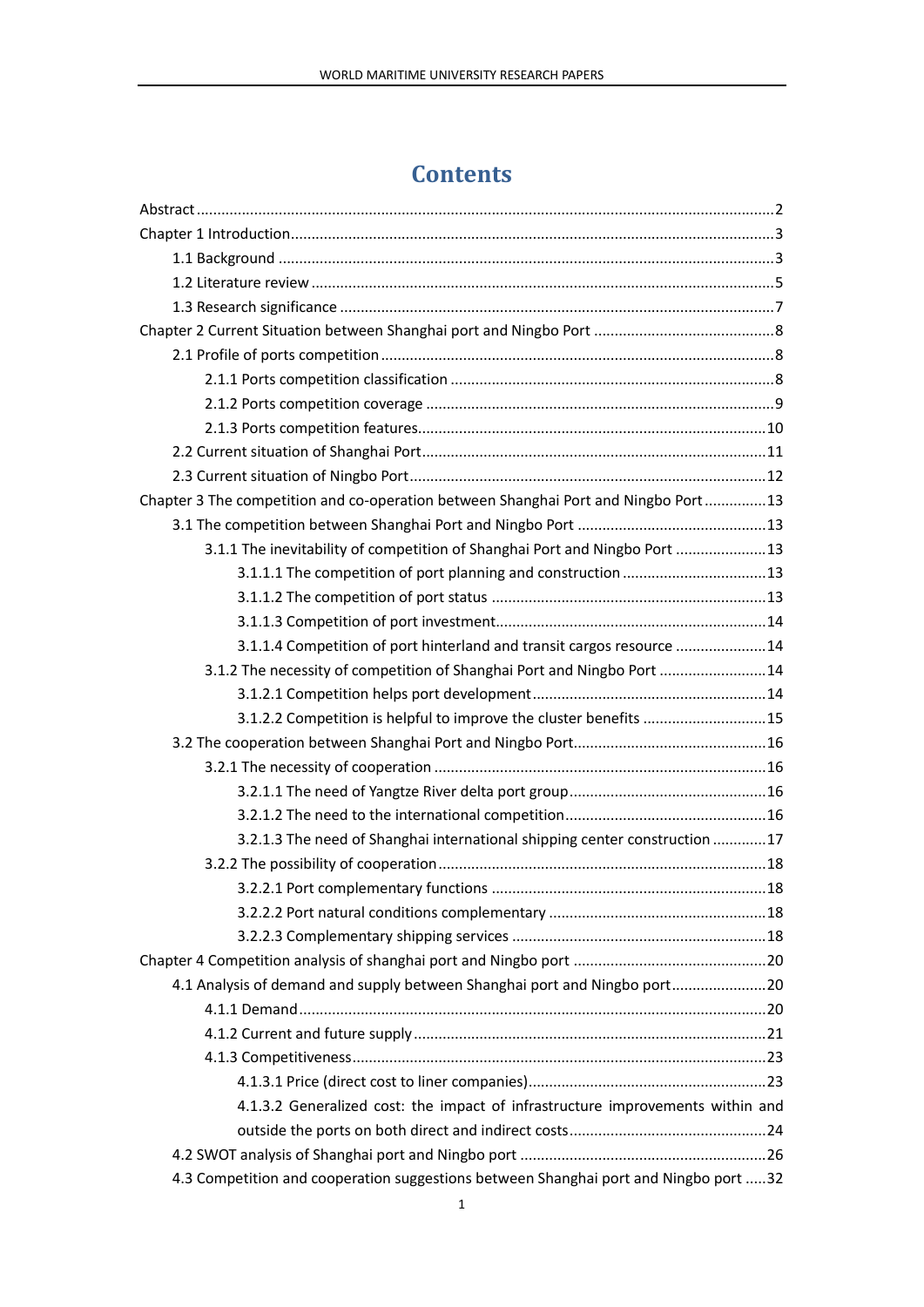| 4.3.1 Overall planning, integration of resources, and coordinated development 33   |  |
|------------------------------------------------------------------------------------|--|
|                                                                                    |  |
| 4.3.3 Speed up informatization construction and promote port logistics industry    |  |
|                                                                                    |  |
| 4.3.4 Speed up the shipping services development, cooperation and promote shipping |  |
|                                                                                    |  |
|                                                                                    |  |
|                                                                                    |  |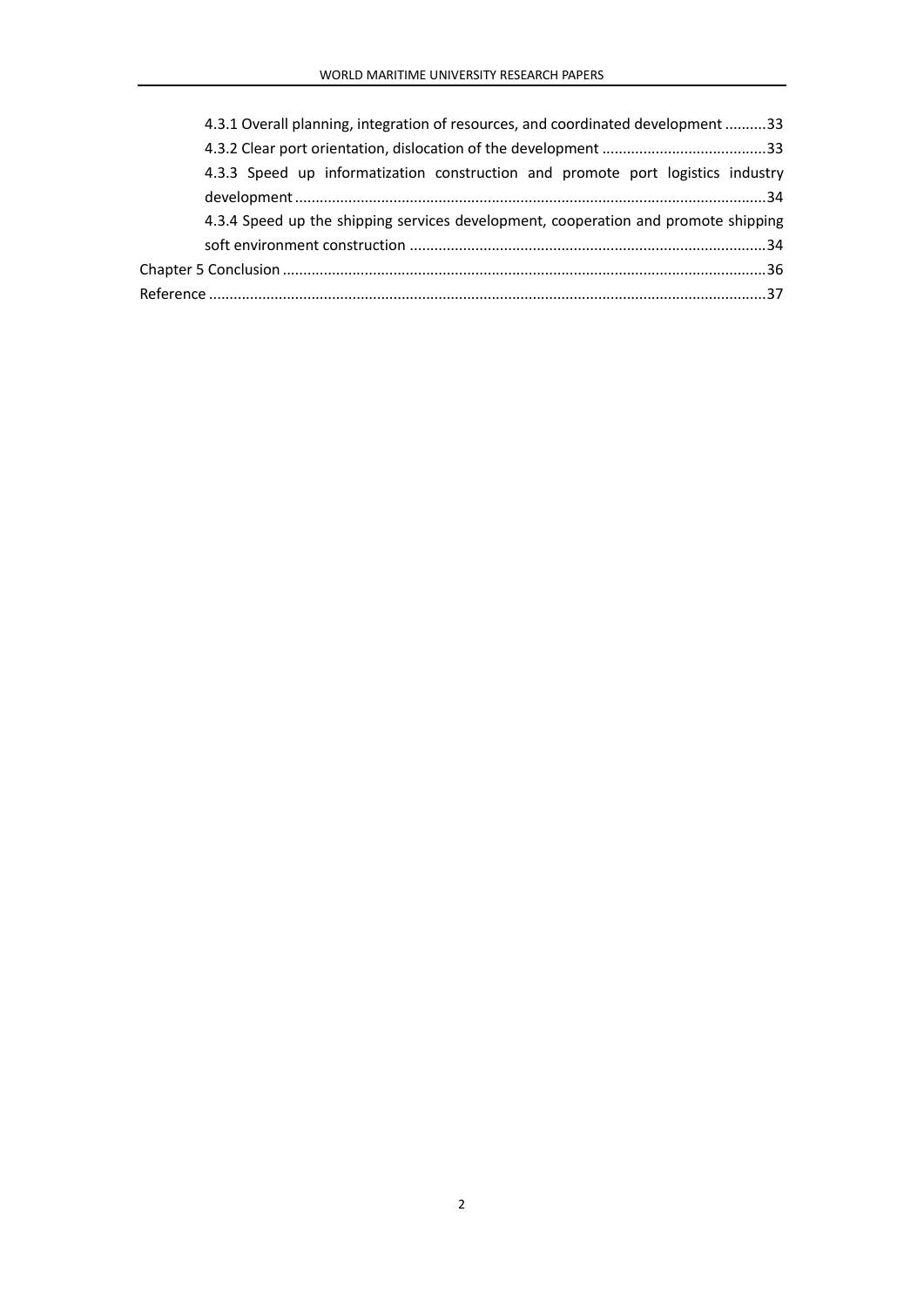## <span id="page-5-0"></span>**Chapter 1 Introduction**

### <span id="page-5-1"></span>**1.1 Background**

Chinese ports handled a world record 58 million TEU in 2004, an increase of 10 million (20.8%) over the previous year (Ministry of Communications, (2004)). Vast port expansion schemes are planned in every coastal province and municipal governments are in heated competition for central government approval and foreign direct investment (FDI). As can be seen in figure 1, there are three main regions where, ostensibly, intense internecine competition exists between ports in mainland China. This analysis, however, focuses on mainland China's central eastern seaboard. In so doing, there are only really two ports that merit serious consideration; Shanghai and Ningbo (Airriess, C. A, 2001, pp.267–278). In justification of this assertion, in 2002 total container throughput for all the ports in the region was approximately 11,630,000 TEU, with Shanghai and Ningbo together accounting for more than 90% of this amount (Cheng, C., 2002, pp.25-28). By the end of 2004, the total figure for the region had almost doubled to 20,630,000 TEU, with the proportion accounted for by the two ports remaining approximately the same (Tao, H. and Wang, M., (2004)).



Figure 1.The three major geographical port groupings in mainland China.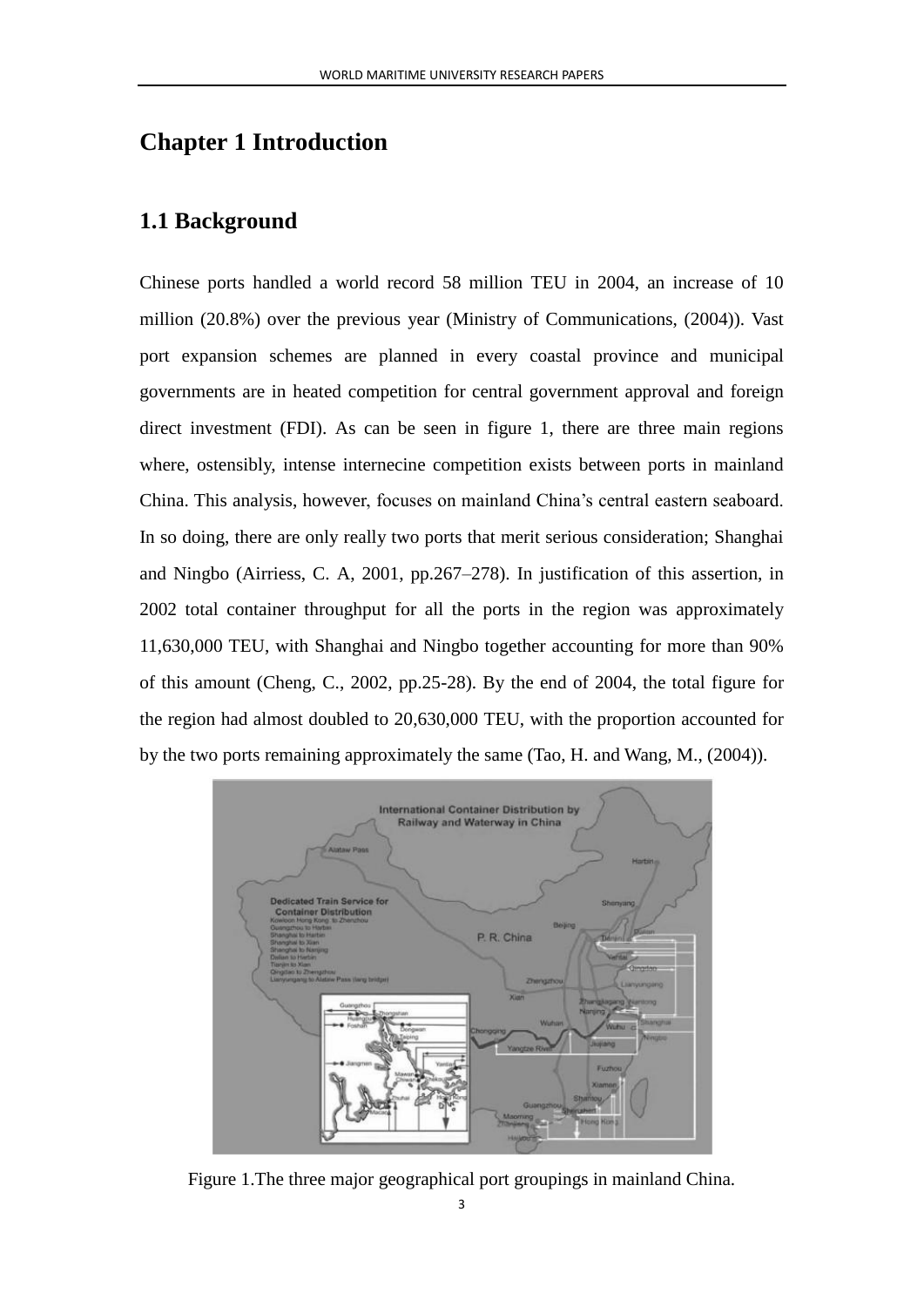A more recent picture of container throughput at both Shanghai and Ningbo container ports (see figure 3) reveals that the phenomenal growth of Shanghai's international container throughput has continued. It also shows, however, that the port of Ningbo now constitutes a significant threat to Shanghai's position as the leading container port on the central eastern seaboard of mainland China.

As can be seen in the graph, the (largely international) container throughput to the hinterlands of the two ports has continued to expand at a very high average annual growth rate of approximately 31% over the period 2004-2010. In addition, the graph reveals that Ningbo's market share of the two ports' total international container throughput has been consistently increasing over this period, at the expense of Shanghai.

By inspection of the comparative annual growth rates in throughput at the two ports over the period 2004-2010, some insight can be gained into why this has been the case. Figure 4 clearly shows the vastly superior growth at Ningbo compared to Shanghai over this period. Given its lower base in terms of absolute level of throughput, however, this is not a wholly unexpected result.



Figure 3.Recent container throughput for Shanghai and Ningbo.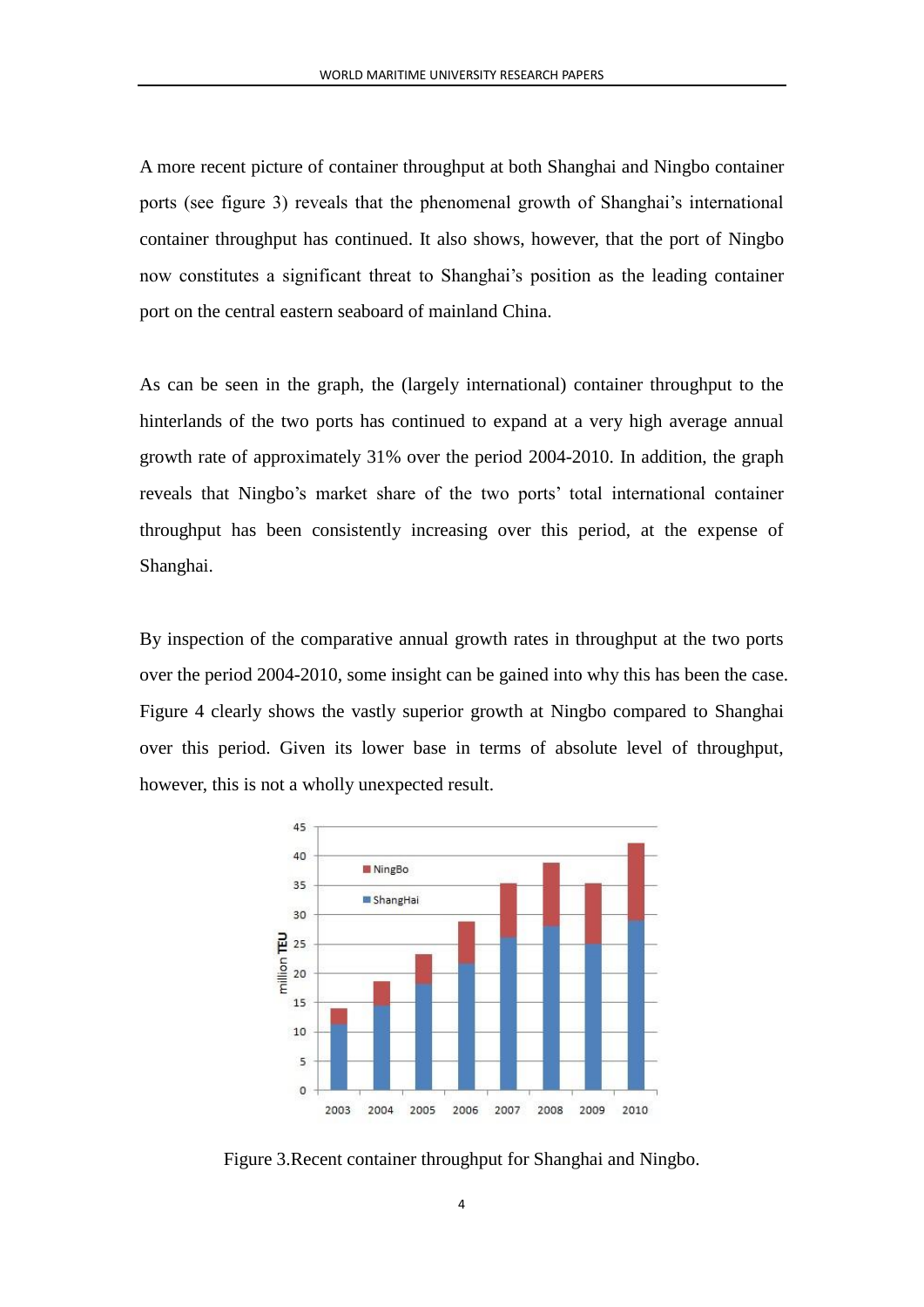

Figure 4 Recent annual growth rates in container throughput for Shanghai and Ningbo.

In 2004, Ningbo achieved its greatest ever annual increase in container throughput—44%. Spurred on by a tremendous expansion in the industrial output of its natural hinterland of Zhejiang province, as well as by the fact that it is one of just four credible transshipment hubs in the Chinese mainland (Chambers, S., (2010)), Ningbo handled just over 4 million TEU. In consequence, in terms of throughput handled, it moved from being ranked 23 to 17 in the world league of container ports and, by so doing, broke into the top 20 container ports for the first time (Containerization International Yearbook, (2005)).

### <span id="page-7-0"></span>**1.2 Literature review**

Port competition is always the focus of research. The main content of the port competitiveness includes cargo resource, investment and policy. Competition is based on service quality, port rates and facilities efficiency. The service quality includes discharge time in port, port management, financing, technical service, reliability, multimodal transport cost and efficiency.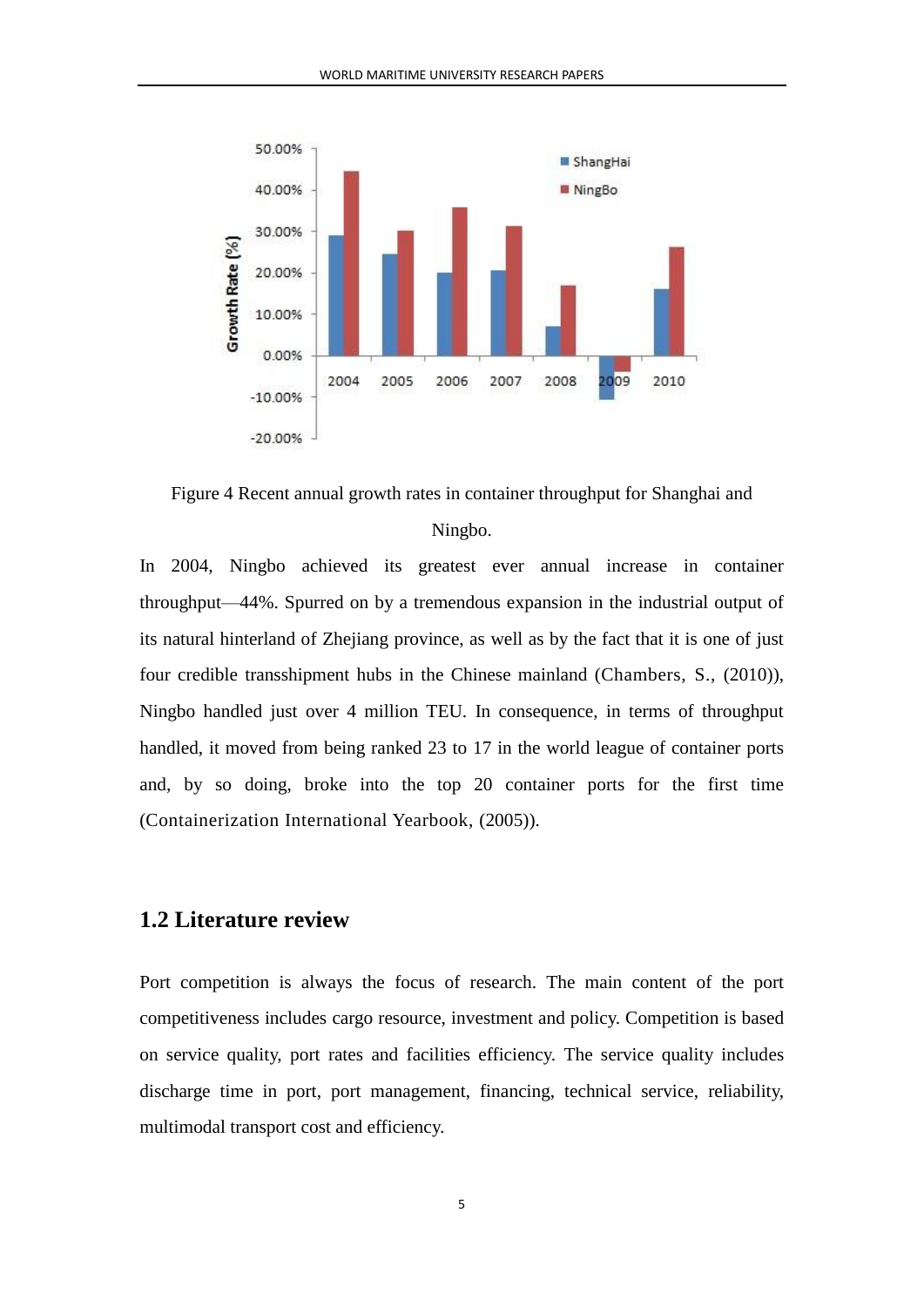K.Cullinane, Yahui Teng and Tengfei Wang (2005) analyze the relative competitiveness of the neighboring container ports of Shanghai and Ningbo in China and to develop a view of the likely future outcome of the competition between them. After assessing the demand for their services within what is hypothesized as a shared hinterland, current supply and future expansion plans are detailed and considered within the two ports' wider development strategies.

Claude Comtois and Jieshuang Dong (2007) canvass the port development of the Yangtze River Delta. Initially, they consider changes in container trade in the region since the 1990s.Competition between the ports of Ningbo and Shanghai are studied by measuring the overlapping hinterland of container distribution for Zhejiang province. Then they analyze the strategies pursued by international carriers and terminal operators to secure success in this increasingly competitive environment.

Marcella De Martino and Alfonso Morvillo (2008) hold the idea that Port Authority has a I fundamental role in identifying those resources the so called critical assets that encourage the development of inter organizational relationships between port actors in the value generation process.

Xin Shi (1998) defined the scope of port competition, analyzed two different types of port competition and discussed port competition under different market structure. Considering the long-term benefits, port should stress win-win strategy, cooperative competition, competition and cooperation should also exist between two ports.

Chenghong Wang (2003) expounded competition and cooperation of container ports, and analyzed competition and cooperation of Shanghai and Ningbo port. Huang JianYuan, Yan Yixin (2004) analyzed relevant struggle condition port of Chinese ports, and provided helpful ideas for further development.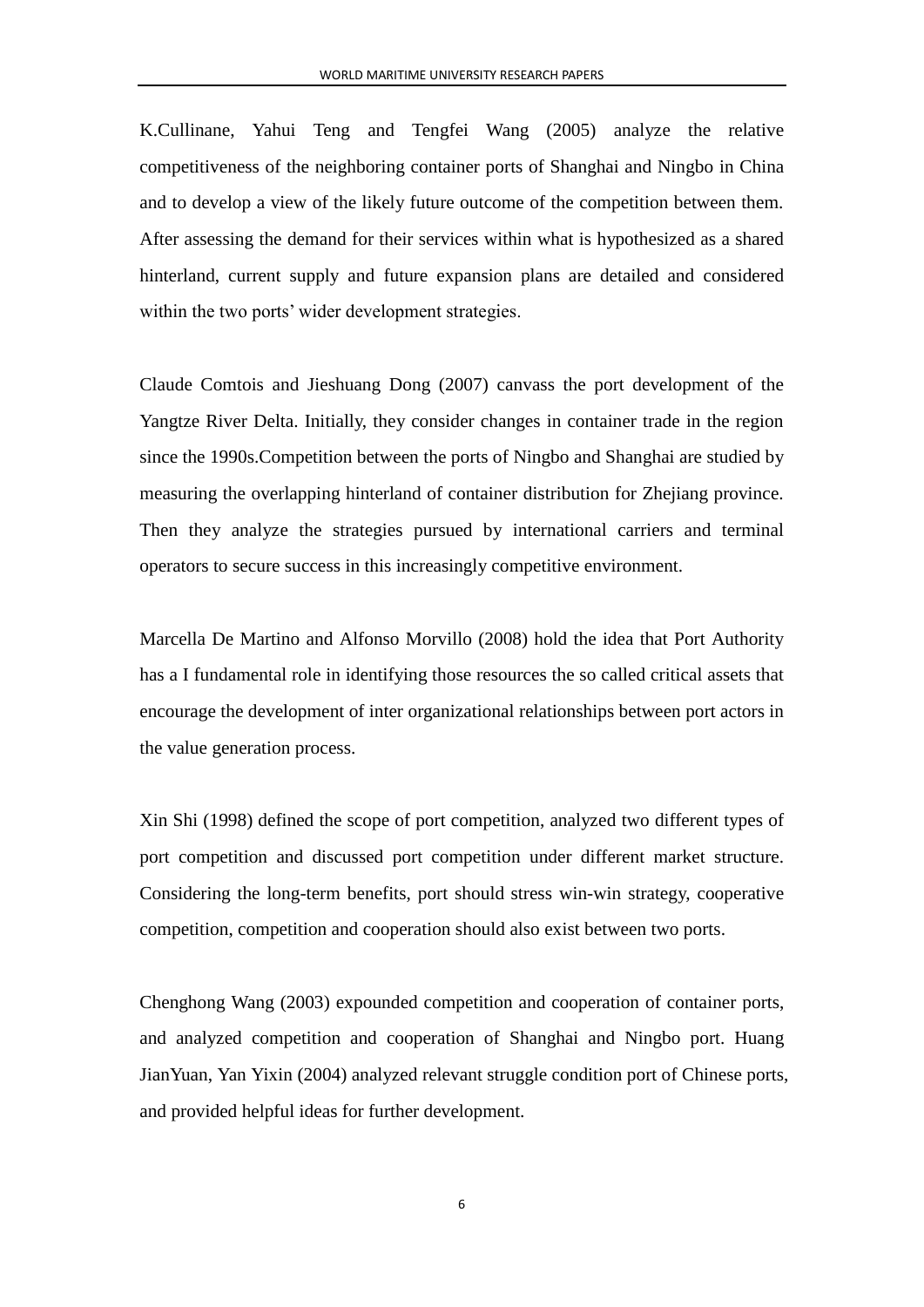## <span id="page-9-0"></span>**1.3 Research significance**

<span id="page-9-1"></span>The paper first analyzes the new situations faced by the ports in this Delta and the necessity of co-operation among these ports. And based on the theory of co-operation game, it points out the construction of Shanghai international shipping center is a turning point for the ports in this delta transforming non-cooperative game into cooperative game, which is conducive to the formation of co-operation among these ports, thus forming effective cooperation on the basis of promoting benign competition among these ports, furthering the ports' interactive development, bringing the integral advantages of these regional ports into play, and achieving a win-win situation among these ports.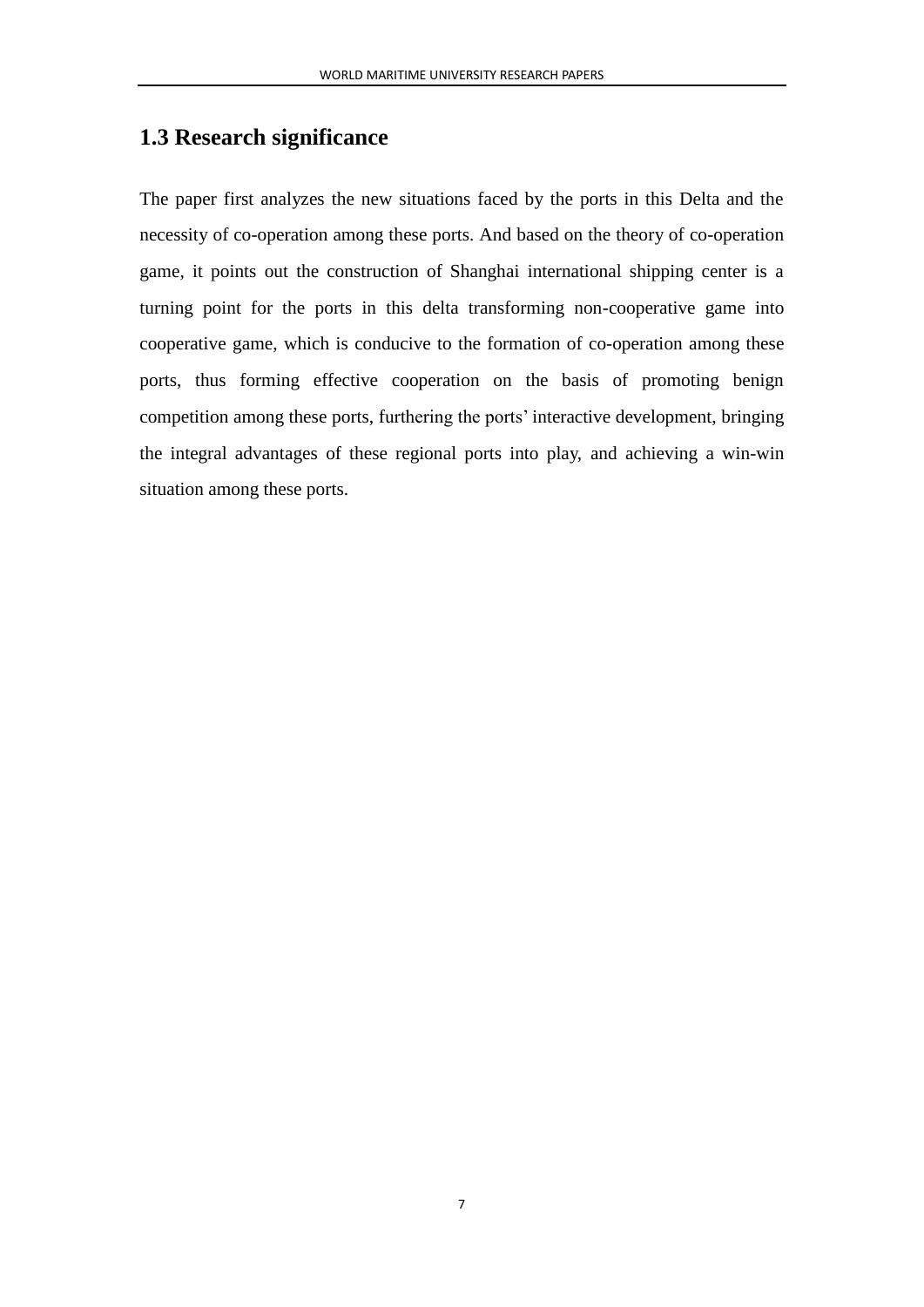# **Chapter 2 Current Situation between Shanghai port and Ningbo Port**

The Yangtze River port plays a very important role in the western economy and even the development of global economic integration as one of the important links of the Yangtze River transportation system. In the Yangtze River container transportation precision of today, lots of Yangtze River ports invested to improve measures, by providing container transportation services, participating in regional competition. The Yangtze River container shipping route and call of port continuously changed, the past transport extension could be converted into main, feeder port may had become the transport hub, therefore different ports take their own development strategy in order to be the transport hub.

# <span id="page-10-0"></span>**2.1 Profile of ports competition**

#### <span id="page-10-1"></span>**2.1.1 Ports competition classification**

Port competition can have different classification, according to the main body of the competition, which can be divided into three levels: Competition of different port group; competition of different ports in the same port group. Another competition took place in accordance with the port area of also can be divided into three levels: competition between country or region ports; competition between country or region internal port; competition between the port companies in the same port.

Competition of different ports in the same port group is the fiercest field in port competition. Because the distance of the ports in the same port group is so near, almost the same hinterland, several ports face the problem that cargo interests choice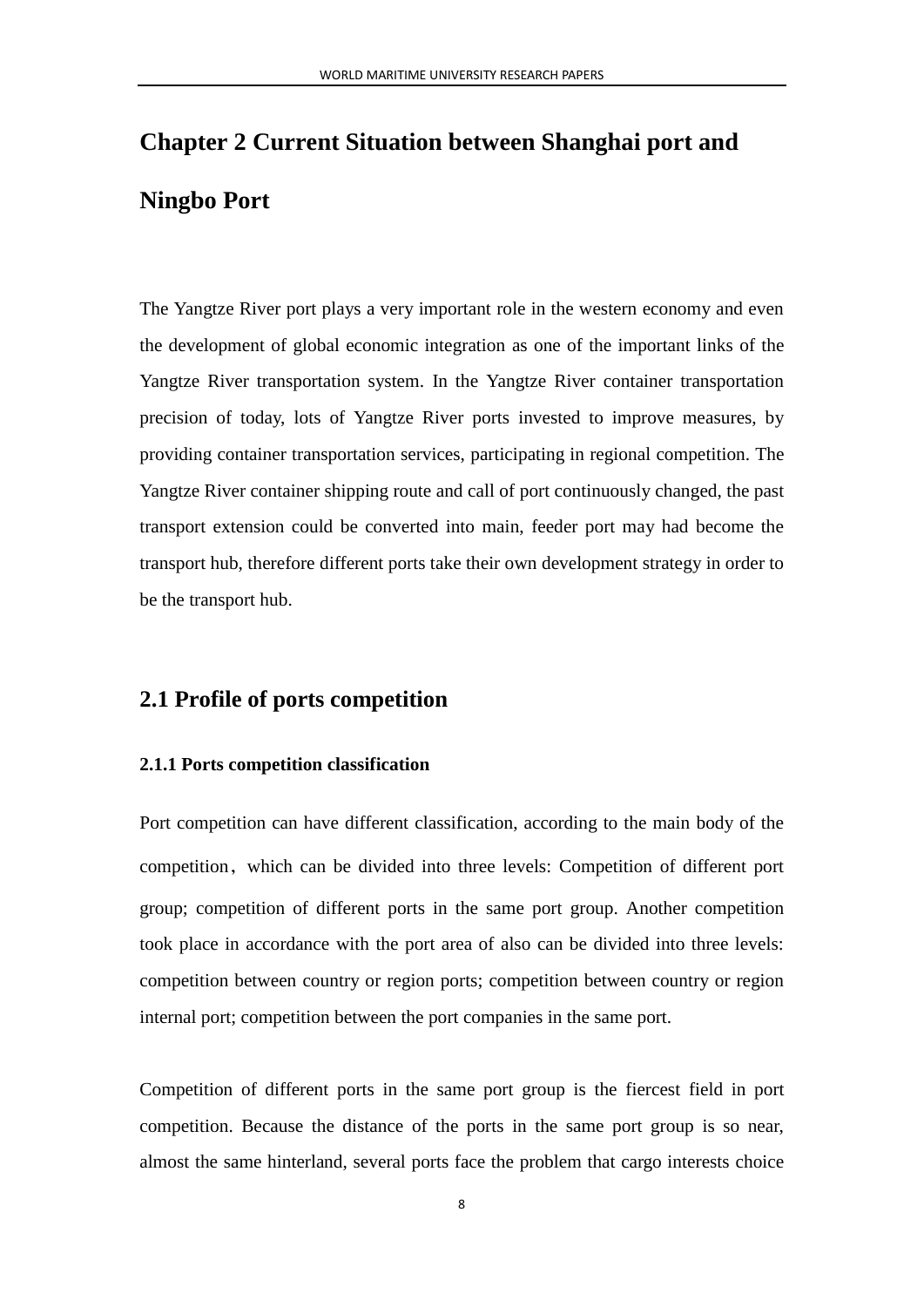lack geographic location advantage. In order to attract hinterland source and feeder cargos, can only rely on port service quality and service to the price competition. And with the home country and regional government port to national or regional interests involved in the port, and make it a competitive level of port competition became fierce.

In general, the same port can by several port companies to run. Out of the profits, port of business company within each at the cost to take various measures for supply to embrace, the same port in different competition between companies is very tough. And with China's port separating the management structure of the further clear and port management, port of gradually down the competition between the companies will be more and fiercer.

Correspondingly, competition between the port companies in the same port is not fierce, the highest level of competition of different ports in the same port group. The main body of port market competition is between different ports, this kind of competition and ports not only the business operations of companies, but the local government action because of involving difference of port area economy development.

#### <span id="page-11-0"></span>**2.1.2 Ports competition coverage**

The main content of the port competition is for the source (including hinterland source and transit goods), at the same time, because density and service level of the ship in the port is the important condition to attract source, the competition between the ports has also meant to attract ships.

#### **For competition of the hinterland cargo**

9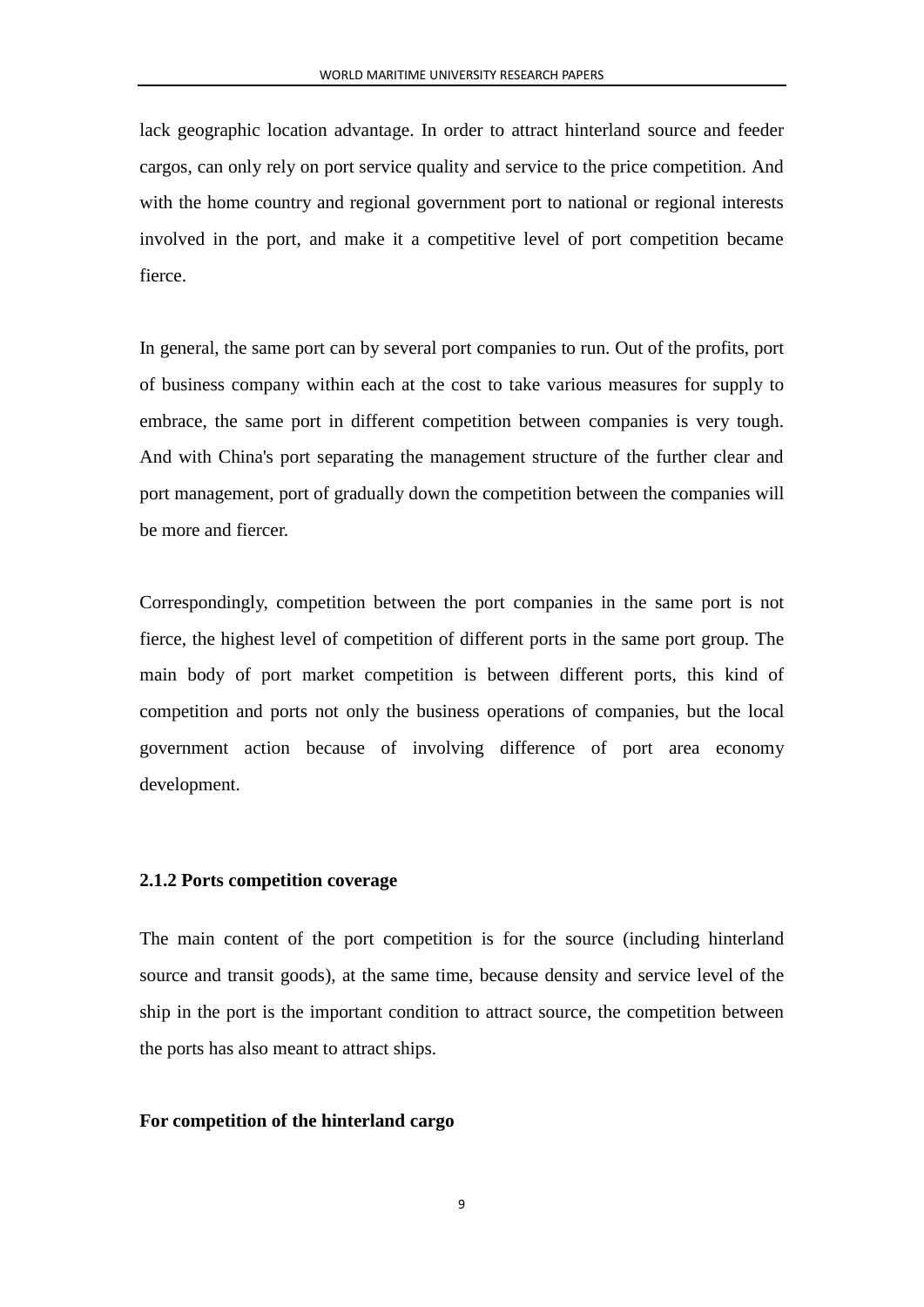The intercross hinterland is not only in the ports in port group, but also occurred in ports in different port hinterland service, as a result, competition for cargo resource there takes place in ports in the same port group, ports in different port group and companies in the same port. In other conditions are basically same, cargos interests will choose the port which occupies the advantage of transport costs and transport time. Thus, the competition for the cargos is mainly import and export by the any two ports and the cost of cargos not significantly different.

#### **For the competition of transit cargo**

The transit cargos means that need to pass through one port but not for the purpose of local city consumption to continue transport. For a port, whether some cargos are transit cargo, mainly due to if it is transported through inland transportation into the city. For the shipping industry, transit cargo transport means cargos import and export all by ship. As the feeder port is not the destination of transit cargo, which feeder port to be called does not depend on distance between port and final consumption area. It is largely depend on which port can provide the most excellent service to make the total transportation cost lowest. Especially with the mainstreaming of the trend of container transportation, competition of international transit is increasingly fierce

#### <span id="page-12-0"></span>**2.1.3 Ports competition features**

#### **The government factors of port competition.**

Due to the port is the foundation of the national economy, priority developing project and put more emphasis by governments, all levels of government incline policy fund to ports in order to compete local sea transport advantage. In this sense, the current port company competition is not entirely market competition, and it's partially the competition for the policy. The support of local government for port development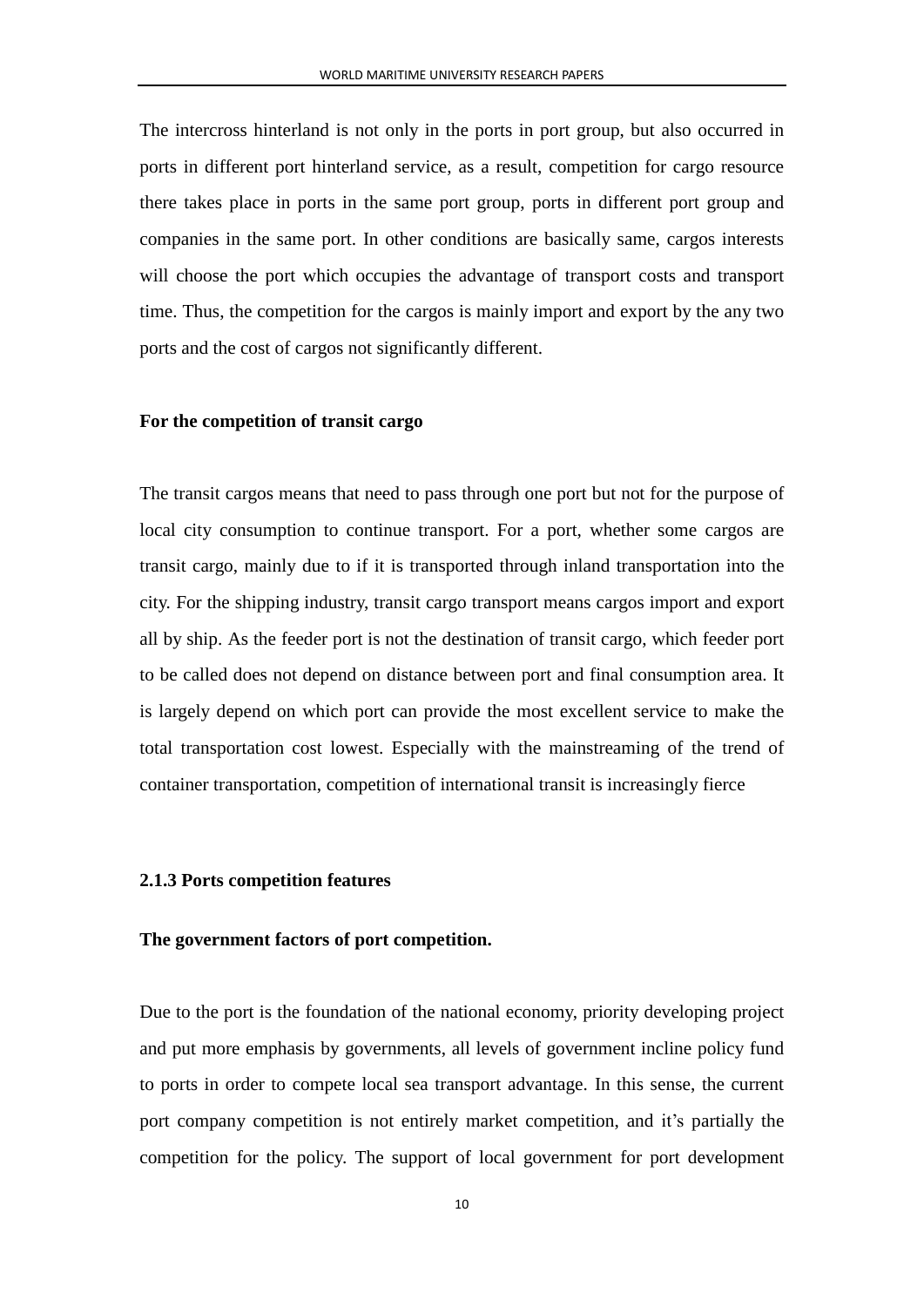policy and construction of infrastructures is also the way to show port competitiveness.

#### **Location factor of port competition**

The foundation of port company competition is service quality and validity of work and infrastructures, but the port location of port company is largely crucial, including port geographical position, sea route and depth of berth; It is also includes city conditions of port, such as urban economic development level, environmental conditions: and service function of port city, such as financial services, etc.; Transportation conditions, such as roads and railway, aviation, smooth water transportation, etc. All of these factors will directly affect the shipowner and cargos interests' choice.

#### **The focus of port competition is resource**

Port is the infrastructure of national economy, and feasibility argument put more emphasis on social benefit rather than economic benefits. It is determined by sociality which is different from the general commercial investment results that competition target of port is cargo resource.

### <span id="page-13-0"></span>**2.2 Current situation of Shanghai Port**

Shanghai is located in China's economic highly developed Yangtze River delta with economic hinterland and abundant container resource. The superior river condition makes it one of the most important transportation hubs in China. Port city, Shanghai, as the country's greatest economic center city, concentrated many kinds of modern service function such as the financial, insurance, trade, information and talents, its urban competitiveness leads in big cities all over China.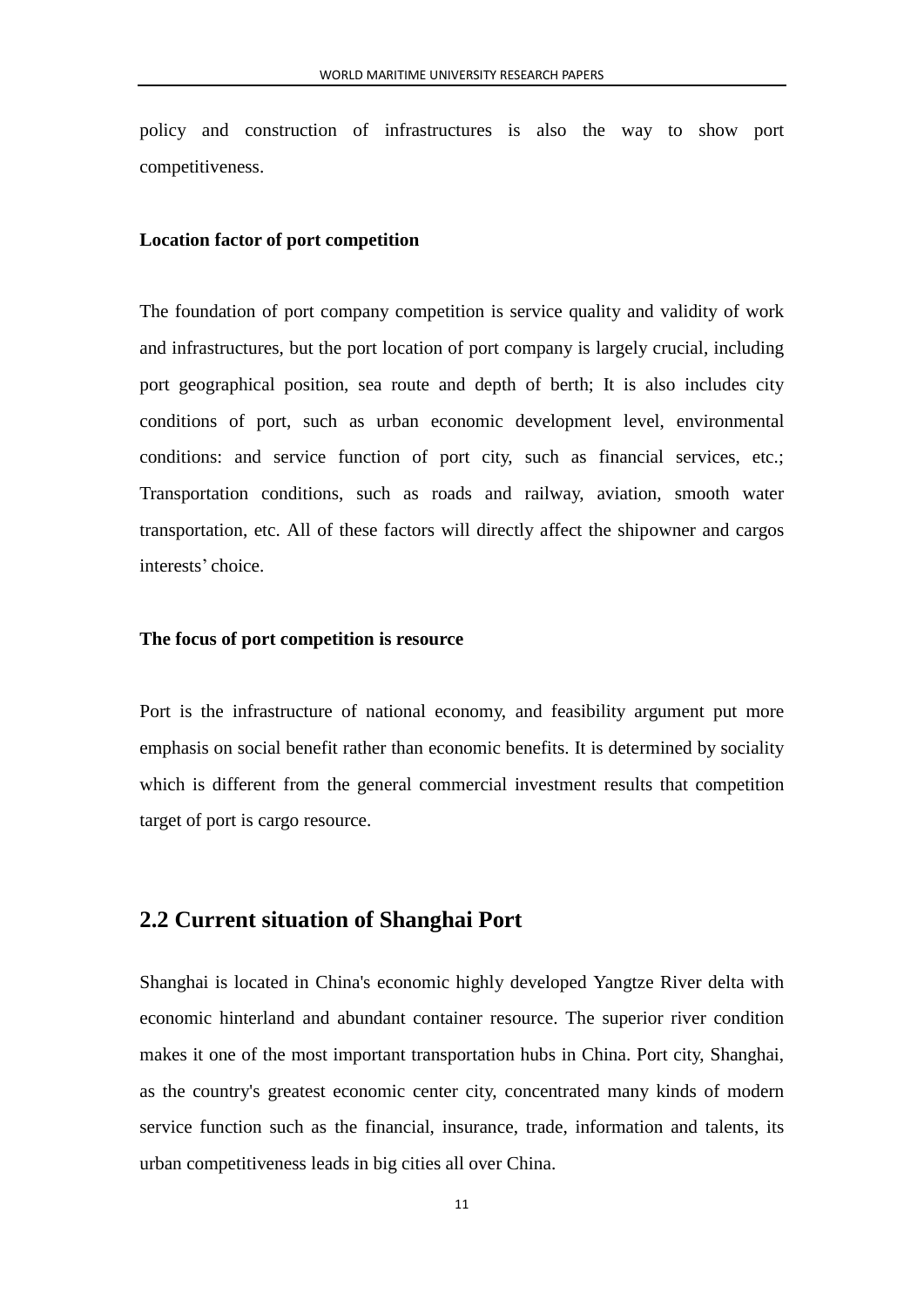With the rapid development of economy and trade, Shanghai also the rapid develops to be the famous international container port. The 20 world's largest container liner companies, 76 international shipping companies and 10 foreign ship's classification society are set agent in Shanghai. Shanghai port container raised from 6.34 million TEU in 2001 to 29.06 million TEU in 2010, world largest container port.

### <span id="page-14-0"></span>**2.3 Current situation of Ningbo Port**

Ningbo port is located in the Yangtze River delta, constituted by Beilun Zhenhai and Ningbo these three ports. Ningbo port is a comprehensiveness port consists of inland port and sea port. Natural conditions of Beilun are pretty good, main fairway of which is more than 50 meters depth. Big container ships can be handled throughout the whole year. In terms of land transport, Ningbo port transportation network is sustaining improvement and hinterland further expanded. Therefore, in the container transportation, Ningbo port has made a great progress, its container throughput reach 13.00 million TEU in 2010, fourth in the domestic ports.

In order to deal with the increasingly fierce competition at home and abroad, Ningbo port and Zhoushan port merger to be Ningbo-zhoushan port in 2006.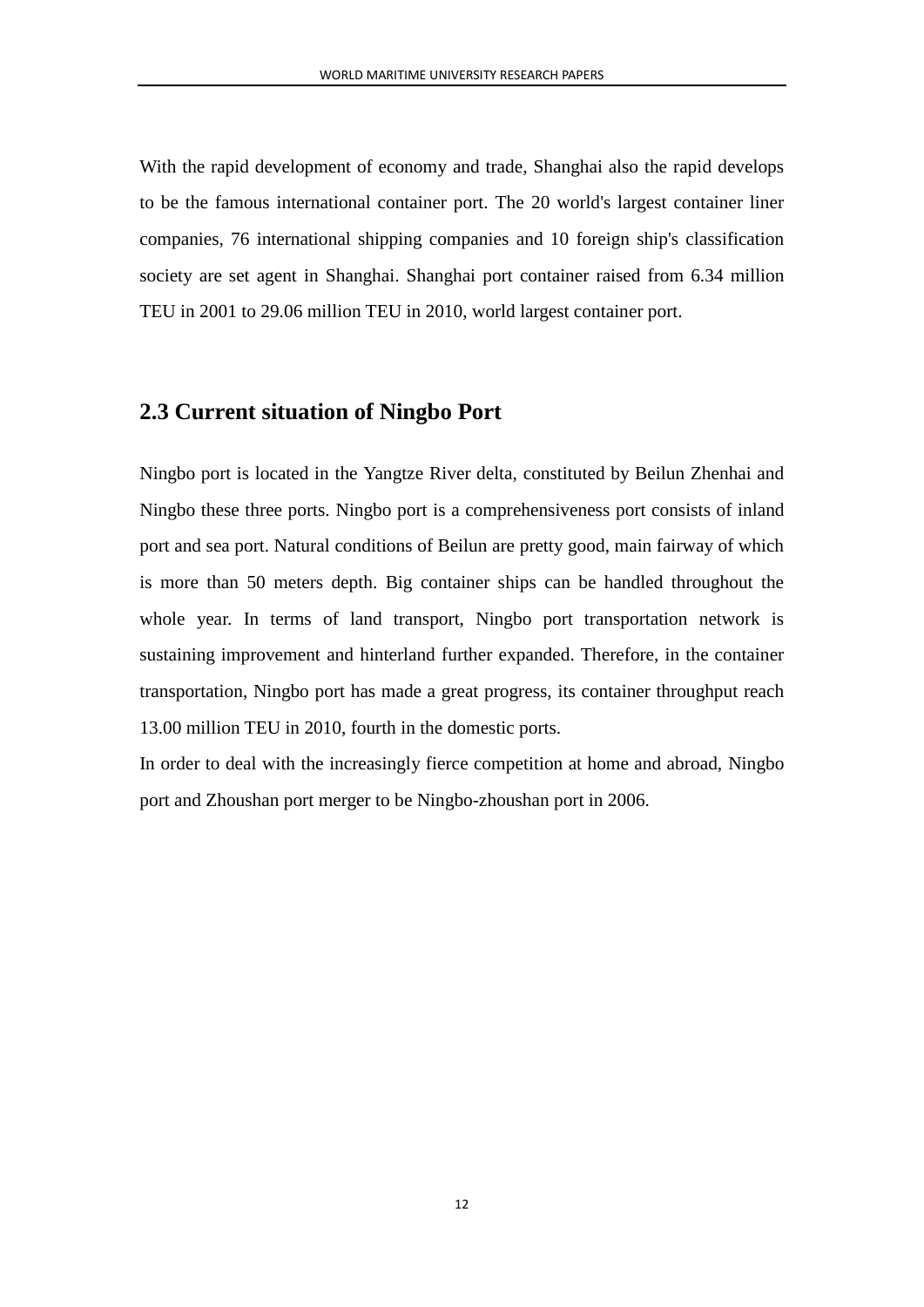# <span id="page-15-0"></span>**Chapter 3 The competition and co-operation between Shanghai Port and Ningbo Port**

### <span id="page-15-1"></span>**3.1 The competition between Shanghai Port and Ningbo Port**

Competition is motility to improve efficiency and innovation. Competition between Ningbo-zhoushan port and Shanghai port is inevitable and necessary.

#### <span id="page-15-2"></span>**3.1.1 The inevitability of competition of Shanghai Port and Ningbo Port**

#### <span id="page-15-3"></span>**3.1.1.1 The competition of port planning and construction**

Since 2006, Ningbo-zhoushan port made integrated operation and large-scale construction aim to build the largest deepwater port in China and international container transit ports. At the same time, it will become an international hub port; Shanghai was the largest container transport hub port, which devoted to construct the Shanghai international shipping center, international logistics center and international container transport hub. Therefore, two ports are speeding up the construction of port projects in. Although large-scale construction of port projects can satisfy the future transport demand of Yangtze River delta, infrastructure construction of two ports is reduplicate. As a result, competition of port cargo resource is inevitable, especially the competition of container source.

#### <span id="page-15-4"></span>**3.1.1.2 The competition of port status**

At present, direction of Shanghai port is to be constructed as Shanghai international shipping center and international logistics center, and Ningbo port is to be constructed as international container transshipment ports, meanwhile, the developing as ore, coal,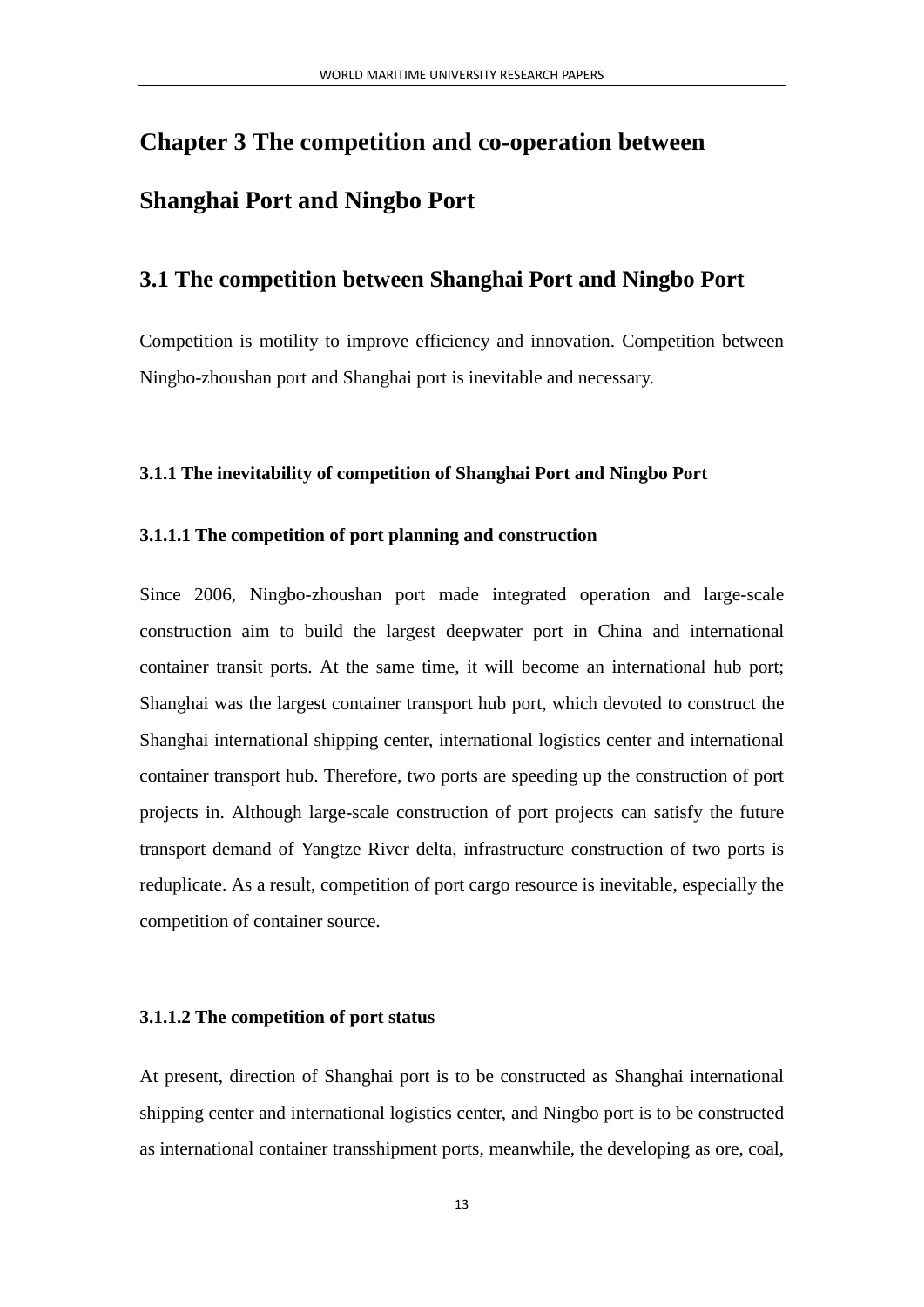crude oil, grain and other water-water transshipment business. The ultimate goal is to the world comprehensive big port. In some extent, location, port-built conditions, goods flow and flow of the container transport of Ningbo-zhoushan port constructed as intercontinental deep-water port is better than Shanghai. Therefore, competition of the port status for two ports cannot be avoided.

#### <span id="page-16-0"></span>**3.1.1.3 Competition of port investment**

Investment of Ningbo-zhoushan port and Shanghai port mostly come from countries. At present, two ports increase project construction and renovation which certainly will exacerbate competition for national investment. In addition, huge amount of two port construction funds and expanse financing method will prick up competition of investment by banks, consortium and companies.

#### <span id="page-16-1"></span>**3.1.1.4 Competition of port hinterland and transit cargos resource**

Cargo resource is the main content of the port competition. Port ship density and service level is the important condition to attract cargos, so the competition between the ports has also meant to attract ships. The phenomenon always occurs in the same character ports. Hinterland of Ningbo-zhoushan port and Shanghai port is overlap, and cargos import and export is high homogeneity. Shanghai stanchion cargo includes containers coal and steel, and Ningbo-zhoushan port is container, ore, coal, crude oil.

#### <span id="page-16-2"></span>**3.1.2 The necessity of competition of Shanghai Port and Ningbo Port**

#### <span id="page-16-3"></span>**3.1.2.1 Competition helps port development**

In recent years, Shanghai port and Ningbo-zhoushan port compete for container hub not only weaken the power, but make two port container businesses advance. The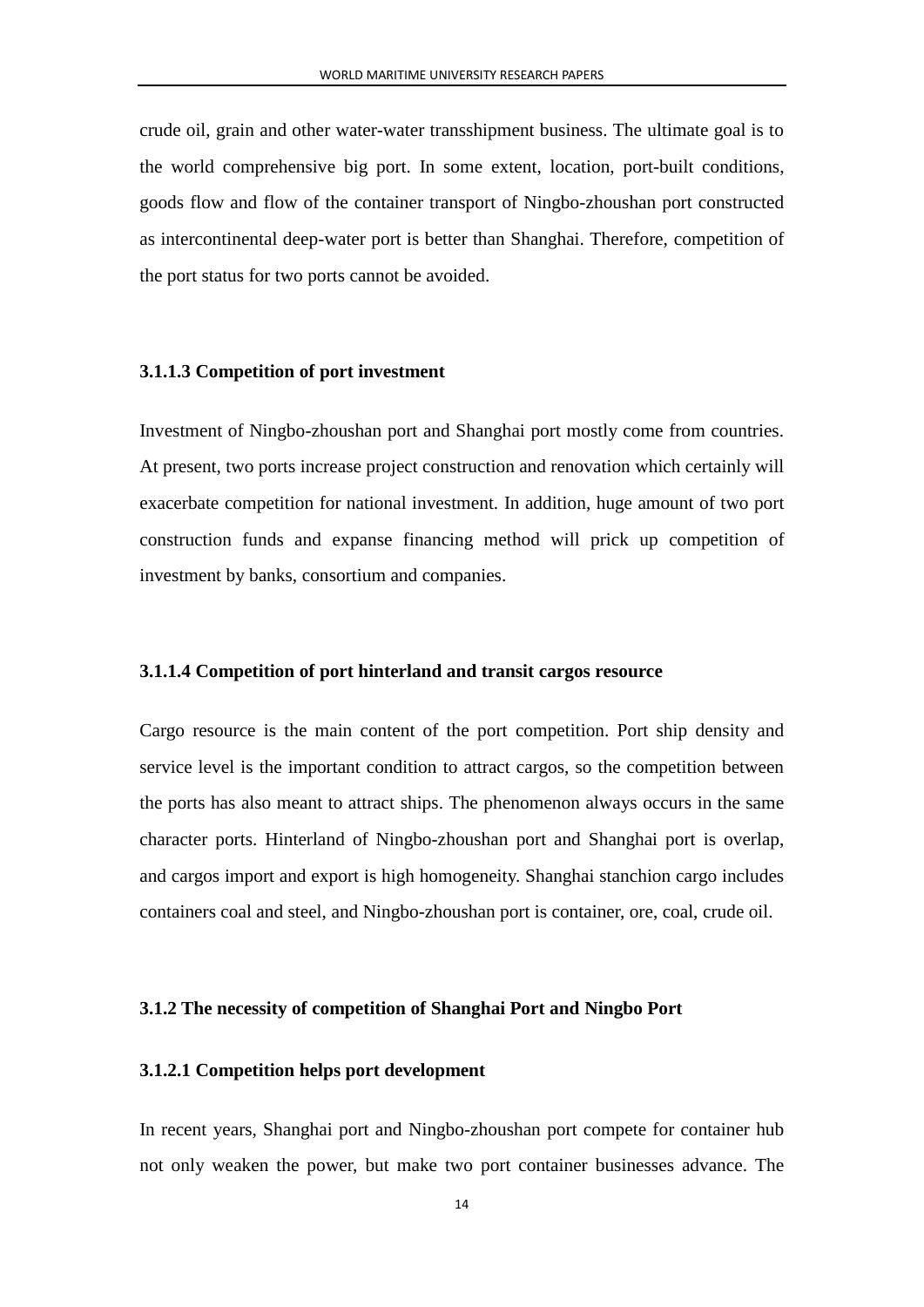speed of container terminal construction and joint venture cooperation has lots of achievements (Boke Mao. (2005)). It is obvious that if Ningbo-zhoushan port and Shanghai port can develop appropriate competition, and they can completely achieve a win-win situation in competition. In addition, the competition between the ports can not only promote the development of ports, but also shipping companies make profit through ports competition of freight rates. In the last two years shipping company benefit ratio dramatically increased, so the order for large ship, port investment and construction of hub port and deep-water further strengthened. International liner companies capital largely intervention will help to port classification system. Moderate competition between Ningbo-zhoushan port and Shanghai port will promote the construction of system among Yangtze River delta ports.

#### <span id="page-17-0"></span>**3.1.2.2 Competition is helpful to improve the cluster benefits**

Competition between Shanghai port and Ningbo-zhoushan port which is also in Yangtze River delta is internal port group competition, and internal competition is an important factor to improve the efficiency of the cluster. Competition between Shanghai port and Ningbo-zhoushan port helps to recognize their own advantages and avoid excessive competition, reduce repetitive construction and waste of resources due to blind competition. In addition, Shanghai port and Ningbo-zhoushan port are similar in labor market conditions, transaction costs and supplier base. Appropriate competition conduces to professional products and services, so as to enhance the competitiveness of the Yangtze River delta ports cluster.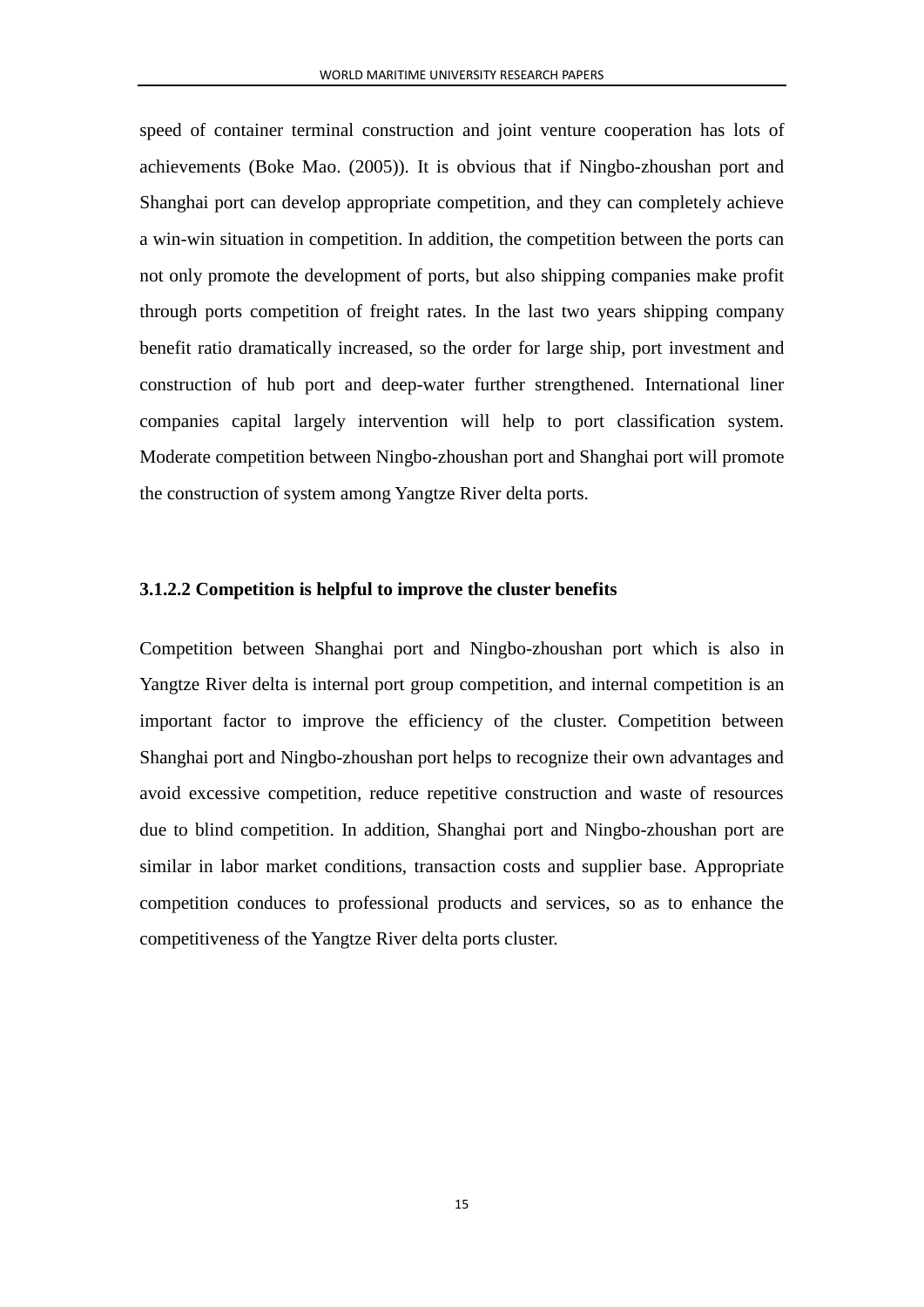## <span id="page-18-0"></span>**3.2 The cooperation between Shanghai Port and Ningbo Port**

#### <span id="page-18-1"></span>**3.2.1 The necessity of cooperation**

#### <span id="page-18-2"></span>**3.2.1.1 The need of Yangtze River delta port group**

At present, ports in Yangtze River delta are speeding up the path of construction, and the competition between each other is more and more fierce. In this context, none but sufficiently exert the advantage of natural deep water of Ningbo-zhoushan port and scale of Shanghai port can promote the coordinated development which is beneficial to maintain dominance in the Yangtze River delta ports group and promote the construction of Shanghai international shipping center. Two ports' good cooperation also helps to improve the whole competitive ability of port group and promote the whole Yangtze River delta port groups'sustainable development.

#### <span id="page-18-3"></span>**3.2.1.2 The need to the international competition**

Shanghai port and Ningbo-zhoushan port are not only faced competition from domestic port, but also other main port in the Asia-pacific region, especially the port of Busan. With the rapid economic development of Yangtze River delta, the cargo quantity of hinterland and supply of container have rapid increased. China and South Korea commence to concentrate on the Yangtze River delta huge market, sustaining increasing the force of port construction and prepare for disputing new sources. When Shanghai which is in Yangtze River delta develops to be international shipping center, at the same time, the northeast Asia international shipping center status as their own development objectives. Northeast Asia container transportation data showed in 1995-2001 that Shanghai Busan and Tokyo will most likely to be northeast Asia shipping center recently; the next 10 years other two ports may also enter the race for the transit center of northeast Asia status (Song D W., (2002)). Shanghai port faced how to keep increasing competitiveness by holding cargo resource. Some scholars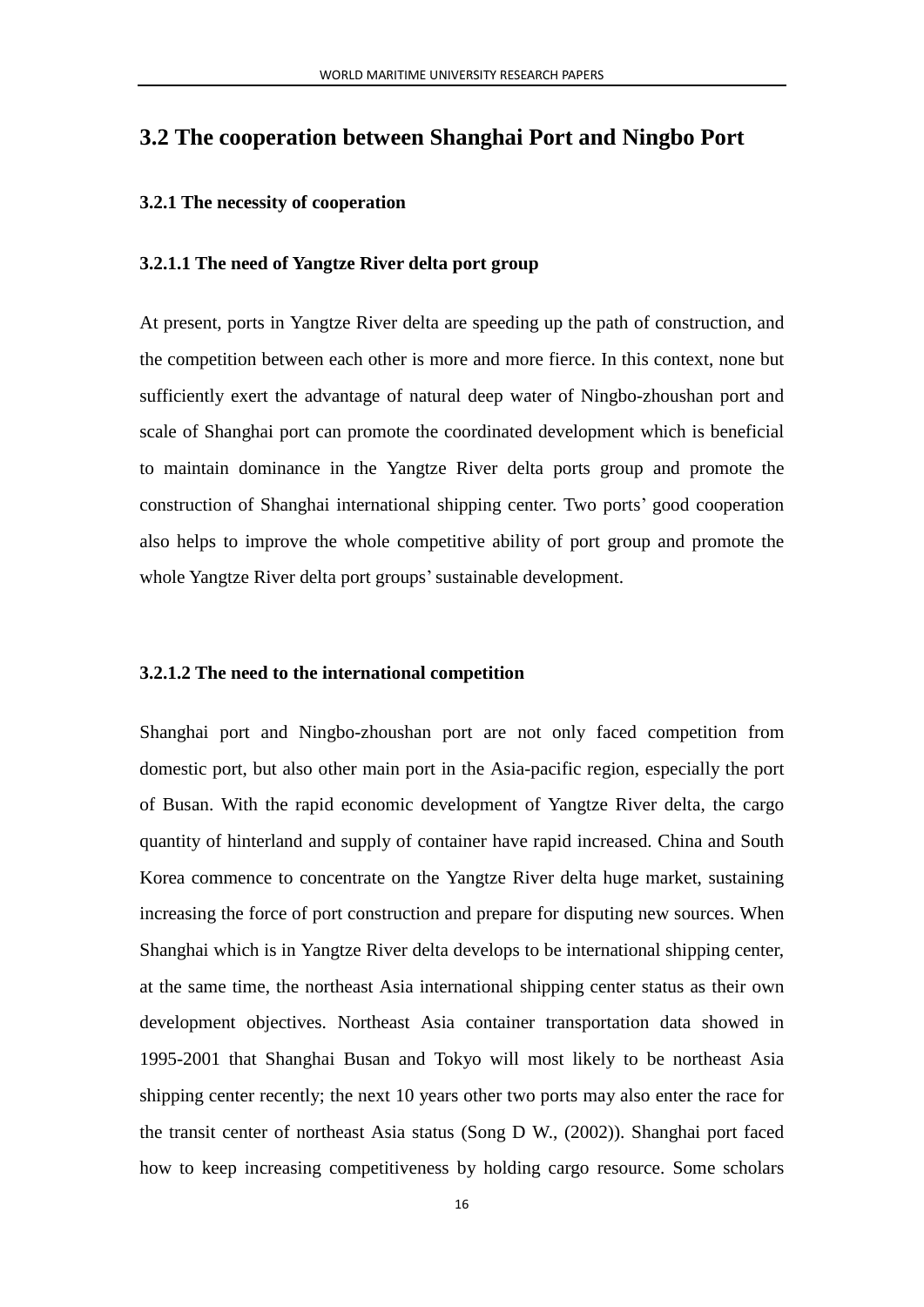pointed that the solution of the problems need to the cooperation of Shanghai port and other Yangtze River delta ports, especially relations to Ningbo-zhoushan port which was in possession of good and natural advantage of deep water. Otherwise, it will not only affect the goal to be Shanghai international shipping center of northeast Asia, but also influence the ability of Shanghai port and promotion of Yangtze River delta ports competitiveness.

#### <span id="page-19-0"></span>**3.2.1.3 The need of Shanghai international shipping center construction**

To construct Shanghai international shipping center is the inevitable way to exert the best benefit of Yangtze River delta port group, in the aspect of economic and geographic location, Shanghai can be Shanghai international shipping center. The international shipping center need to have modern deep water port, a perfect transportation network, Freeport policy support and standardization of the shipping trading, high efficiency of the shipping services and abundant international transfer cargos. It means that the establishment of shipping center mainly consists of shipping services, information and related soft force, not the port facilities and throughput. For Shanghai port speaking, hard power is the basis for the development of the soft power, and soft power is sign of the Shanghai international shipping center (Shuo, M., (2007)). To see from the construction standard of international shipping center above, there are certain disadvantages in Shanghai currently, such as port soft environment construction need to increase, port service environment and efficiency needs to be further improved, the resources still need to be integrated more effectively. Therefore, the development of Shanghai should focus on sustaining promoting development of the soft power construction such as shipping services and information to build up a truly international shipping center as soon as possible. It needs support from ports around Shanghai port, especially cooperation between Shanghai port and Ningbo-zhoushan port.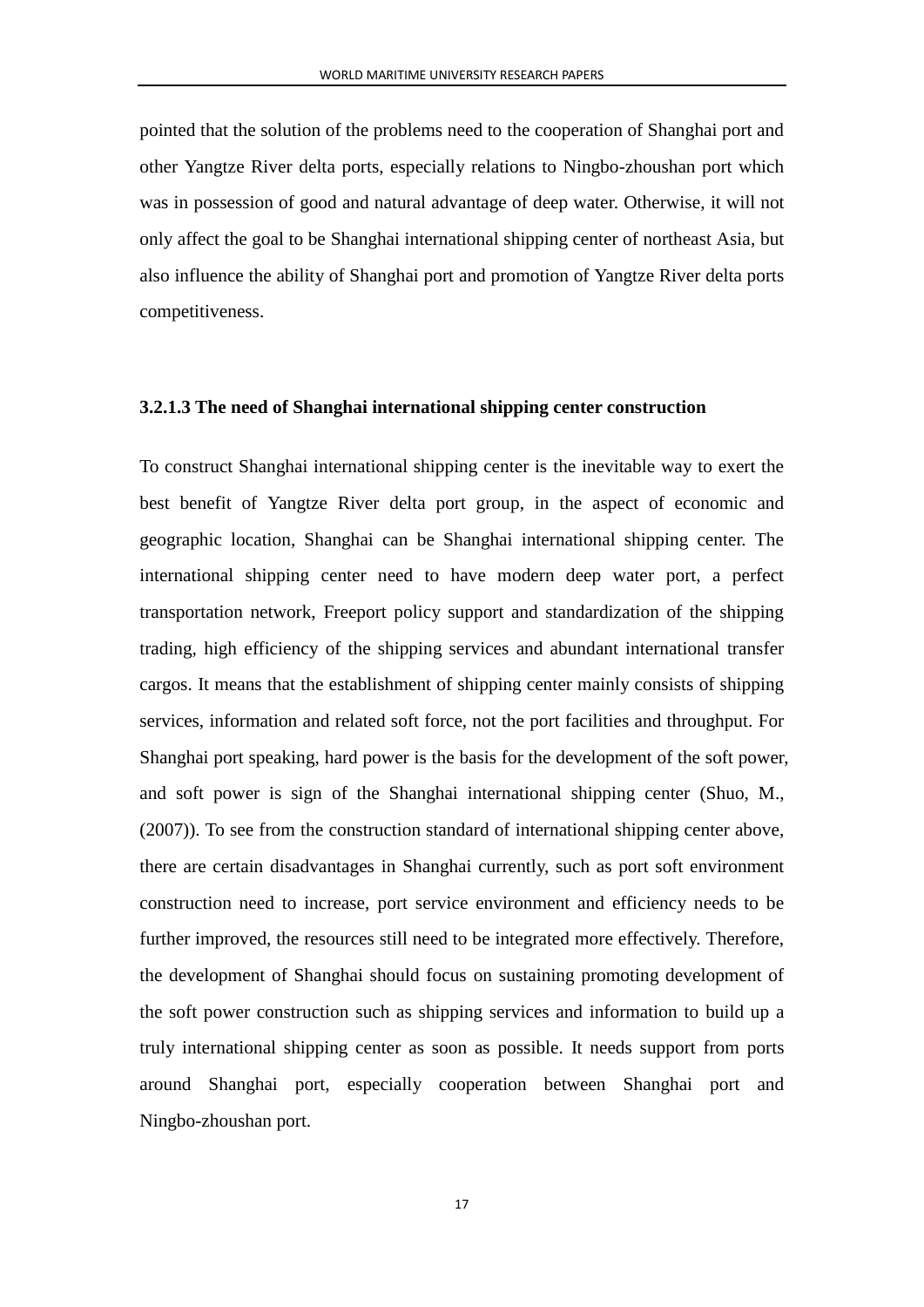#### <span id="page-20-0"></span>**3.2.2 The possibility of cooperation**

#### <span id="page-20-1"></span>**3.2.2.1 Port complementary functions**

Port function orientation determined the future direction of the port. The core of Shanghai international shipping center is the construction of the deep water container hubs, and orientation of Yangshan port is the overseas international container transshipment business which important function is "water-water transit". In recent years throughput of Shanghai port and Ningbo port-zhoushan port increase simultaneously proves possibility of cooperation of two ports.

#### <span id="page-20-2"></span>**3.2.2.2 Port natural conditions complementary**

Deep fairway of Ningbo-zhoushan port can accept more than 6 generation container and 300000 DWT bulk cargo ships berthing and discharged. The condition is better than Shanghai Yangshan port, and it also can adapt future large-scale requirements of the ship. If Yangshan port cannot work because of special climate influence, Ningbo-zhoushan port is the first backup choice. Ningbo-zhoushan port can stick to large-scale development, different to Shanghai port development, if Ningbo-zhoushan port is constructed to be a large transit port, it can make up defect of natural conditions in Shanghai port, and also, it can save costs for governing fairway. The complementary natural conditions of two ports make the foundation for future cooperation.

#### <span id="page-20-3"></span>**3.2.2.3 Complementary shipping services**

Shanghai has a superior shipping environment. With a long history of shipping industry, great shipping culture and stable shipping industry foundation, Shanghai has become the most concentrated areas of shipping service industry in China. Ningbo-zhoushan port also has a long history of shipping, where APEC port service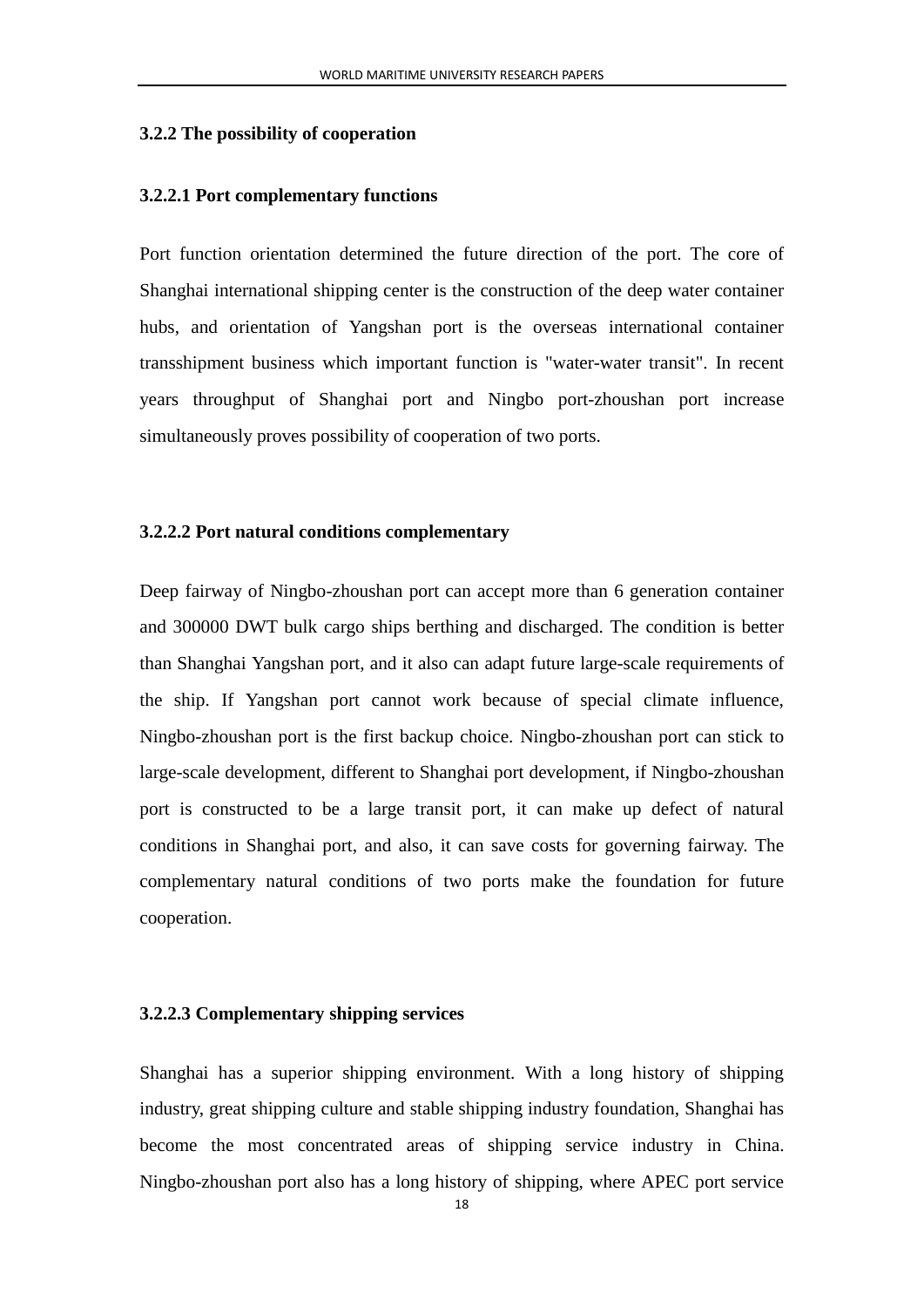network conference was held in June, 2007, fully shows that international port service as shipping, logistics, trade and other industry had further strengthened. By the end of 2007, establishment of Ningbo international shipping service center will strengthen ability of Ningbo port. Ningbo port aggregates port customs clearance, service, logistics, and information as one of the international shipping service center which will provide high quality service, improve port comprehensive competitiveness, and support powerful software for port development, therefore, it is possible for Shanghai and Ningbo port to make cooperation in shipping.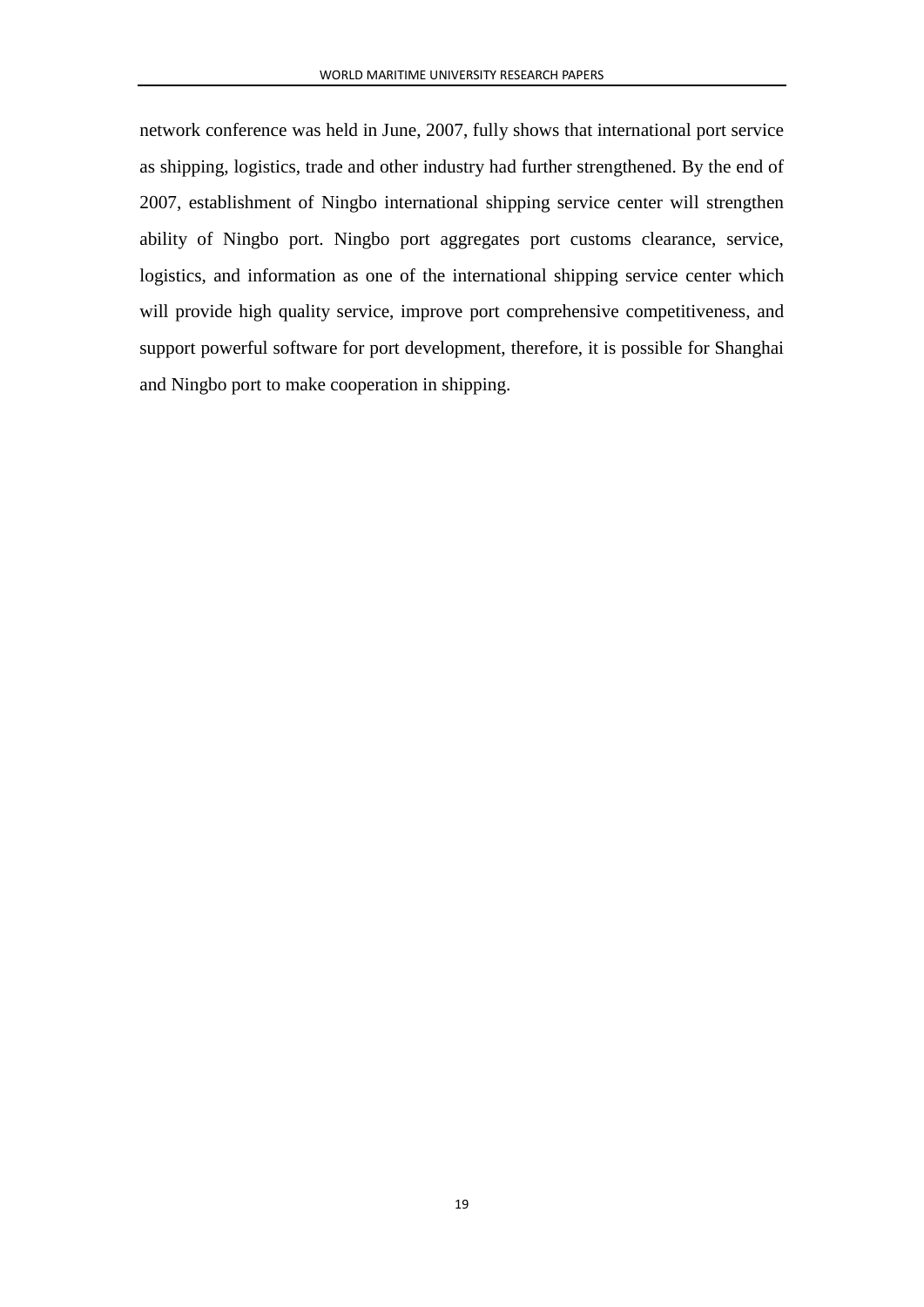# <span id="page-22-0"></span>**Chapter 4 Competition analysis of shanghai port and Ningbo port**

# <span id="page-22-1"></span>**4.1 Analysis of demand and supply between Shanghai port and Ningbo port**

#### <span id="page-22-2"></span>**4.1.1 Demand**

The demand for using either Shanghai Port or Ningbo Port for the handling international container movements can be seen very similarly in figure 4. It is clear that geography and, most especially, the proximity of the origin or destination of a shipment to one or other of the two ports, is a major determinant of which of the ports is preferred for the handling of a particular container movement.



Figure 4.The distribution of cargo origins and destinations in the Shanghai–Ningbo hinterland.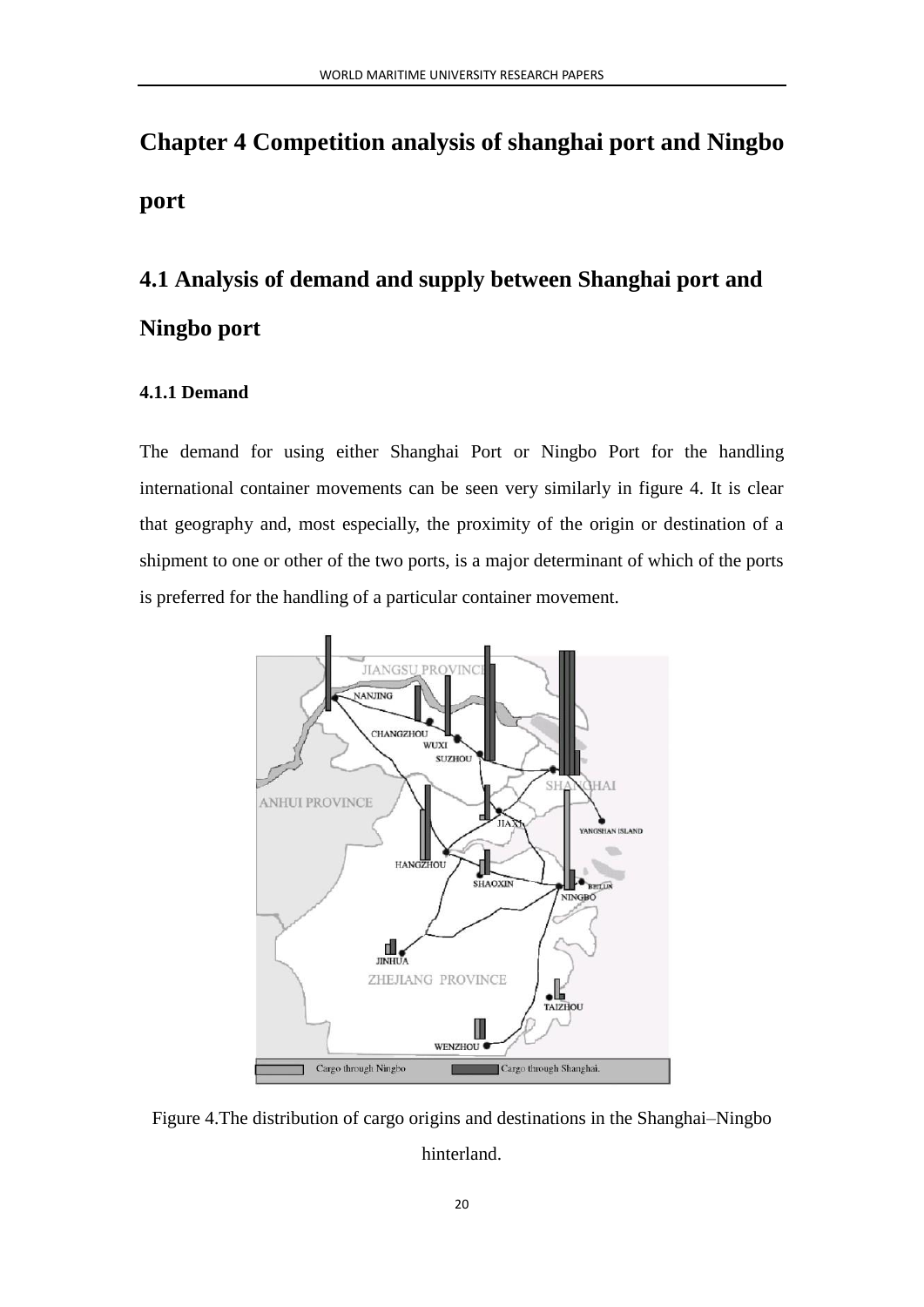#### <span id="page-23-0"></span>**4.1.2 Current and future supply**

#### $\checkmark$  Shanghai container port

Container throughput at the port of Shanghai grew by a massive annual rate of 7.11% to 28 million TEU in 2008. Because of the impact of financial crisis, container throughput fall to25 million TEU in 2009. In 2010, container throughput at the port of Shanghai accounts for 23.9 million TEU until October, which made Shanghai the world's largest container port in 2010, ousting Singapore from the top.

The Shanghai municipal government has made valiant efforts to improve the capacity of Shanghai port. The Waigaoqiao deepwater project, which was started in 1993, is one of the largest port constructions in China. The goal of the project is to create a harbor area of 1.63 square kilometers with a depth of 13 meters, capable of accommodating up to four container ships of 4,000 TEU. Although Phase V of this project became operational in 2004, it still needs time to be fully completed and questions remain over the feasibility of maintaining a 13-metre depth due to the silting of the river.

Currently, a maximum draught restriction of 11 meters greatly impedes the further development of Shanghai as a truly international container hub port. Many dredging projects are underway or being planned in the Yangtze River estuary to solve this problem. The deepening of the navigational channel through the mouth of the Yangtze River has been in progress since 1998 and the entire project will take ten years, with second and third stages to be opened up to overseas investment. Upon completion, the 48-kilometre channel will be expanded to 300 meters wide and 12.5 meters deep (14 meters at high tide). This will be an important improvement since, at present, some vessels docking in the Huangpu River have to discharge part of their cargo in advance due to draught limitations and some have to back out because they are unable to turn in the river. However, even this depth will be insufficient to raise Shanghai to the present international standard of 16 meters for a deep-water port.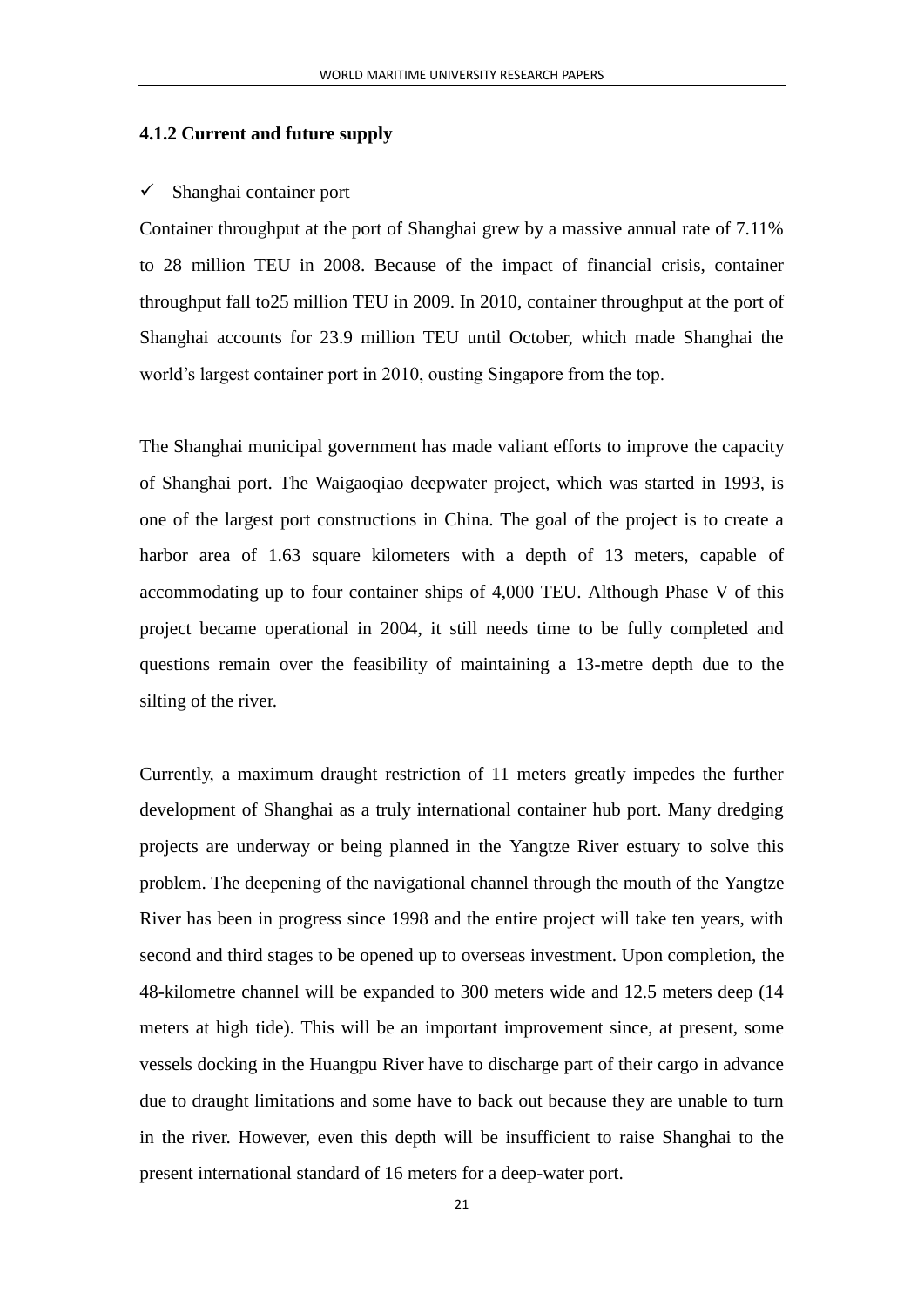Prompted by the insurmountable draft restrictions and associated need for large scale and continuous dredging, the current focus of infrastructure development in Shanghai port is the relatively recent decision to build a new deep-water container port with a maximum draught restriction of 15 meters. This is known as the 'Yangshan Deepwater Project' (Kosowatz, J., (2004)). The total investment required for this 20-year project is US\$40–50 billion. This new port will be at Yangshan (a group of islands lying 27.5 kilometers from Shanghai's southern coast) and will be linked with the city of Shanghai by the construction of a 31-kilometre bridge. The average water depth in the area of the islands is over 15 meters.

#### $\checkmark$  Ningbo container port

Ningbo is widely considered to be China's finest natural deep-water harbor (Chambers, S., (2005)) and for the past seven years has registered the highest annual growth rate in container throughput in the whole of mainland China. In contrast to the implicit criticism that has been leveled at the potentially low number of operational days that might be possible at Yangshan, Ningbo port works an average of 355 days a year, with the islands just offshore from the port providing a natural shelter from the elements. Beilun container terminal constitutes the main part of Ningbo container port and comprises two container berths with designed annual throughput capacity of 0.5 million TEU. The water depth is currently 13.5 meters which means that a Panamax containership of 80,000 deadweight tons (dwt) is now the maximum size of vessel that is capable of berthing there.

Because of the comparatively short distance between the container ports of Shanghai and Ningbo (204 kilometers by rail), their close co-operation is encouraged by the Chinese government. In September 1997, a cross-regional container terminal administrative organization, the Shanghai Port Group, was established to regulate competition and to maintain and promote the pace of development of container ports in Shanghai, Zhejiang and Jiangsu provinces (see figure 4). However, because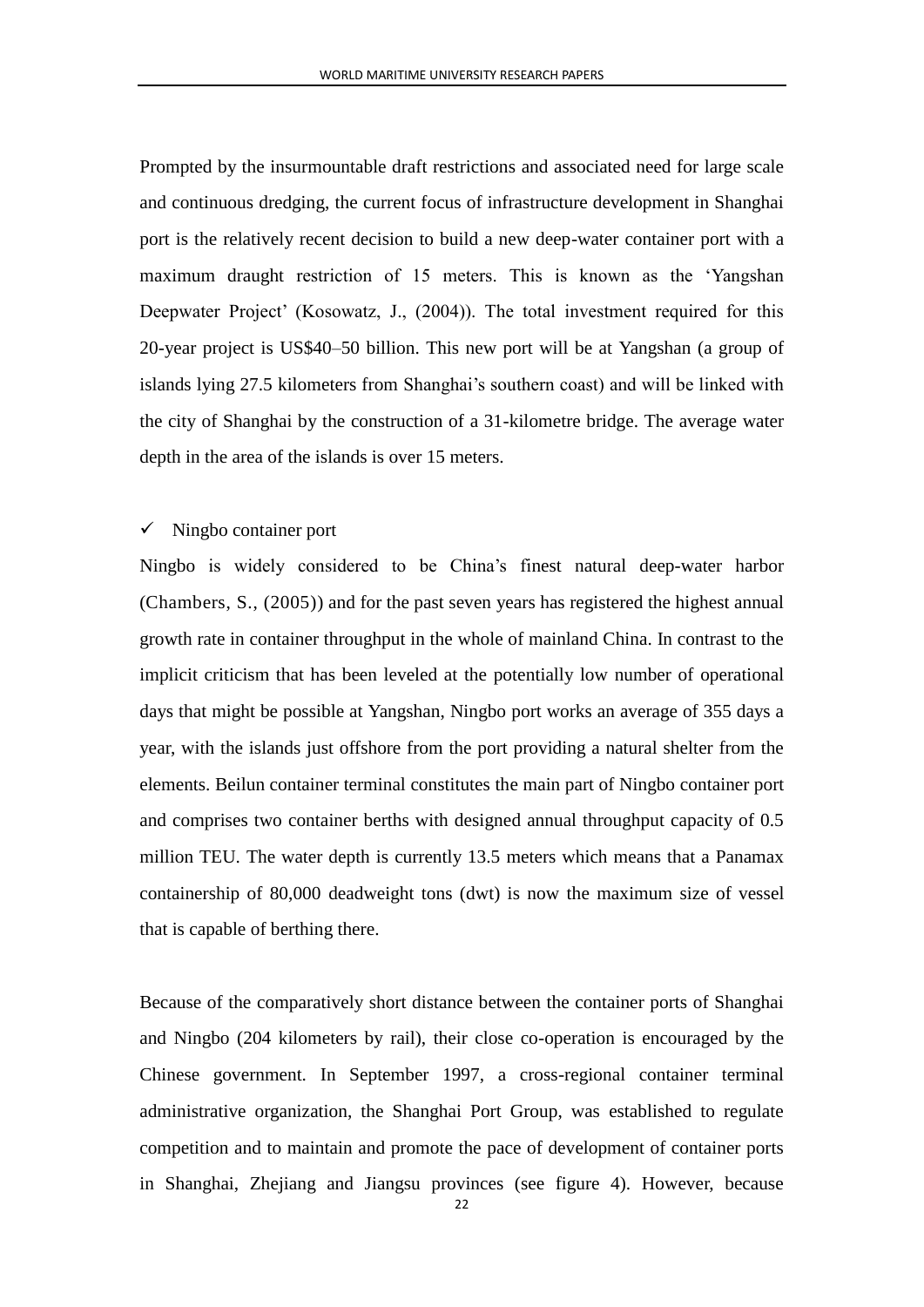mainland China's current port policies are characterized by a decentralized approach that stimulates competition, the management of the ports has appeared to pay much more attention to establishing themselves as hub ports for the regions of mainland China that they serve (Wang, J. J., Ng, A.K. Y. and Olivier, D.,2004,pp.237-250).

#### <span id="page-25-0"></span>**4.1.3 Competitiveness**

#### <span id="page-25-1"></span>**4.1.3.1 Price (direct cost to liner companies)**

Port charges in mainland China are based very closely on a standard rate specified by China's Ministry of Communications. It includes separate charges for stevedoring, piloting and tugs. Currently, Shanghai and Ningbo both adopt a more flexible pricing policy than sticking simply to the centrally set standard rates. Their approach is characterized by a differentiation between large and small customers, especially with respect to the stevedoring charge. Generally, large mainline operators receive a 10% discount compared with coastal liner operators. As at the time of writing, in June 2005, the stevedoring charges listed in Table 1 reflect the average level prevailing in various Shanghai and Ningbo terminals.

The piloting tariffs are all based on a Ministry of Communications standard rate. For distances less than 10 nautical miles, the rate is 0.5 RMB per net ton. For any distance above 10 nautical miles, the rate for the rest of the voyage is 0.005 RMB per net ton per nautical mile. Since the piloting distance for Ningbo is relatively shorter than for the terminals in Shanghai, especially SCT, so the piloting charges payable in Ningbo are generally less than those prevailing in Shanghai.

The tug tariffs for the ports of Shanghai and Ningbo are given in Tables 2 and 3.

Stevedoring, piloting and tug charges are the three major port costs incurred in calling at a mainland Chinese port. Together, they account for about 90% of the total direct cost of a vessel's call at port. By broadly comparing the cost associated with the port calls of ships of similar size, it is self-evident that Ningbo possesses a definite price advantage.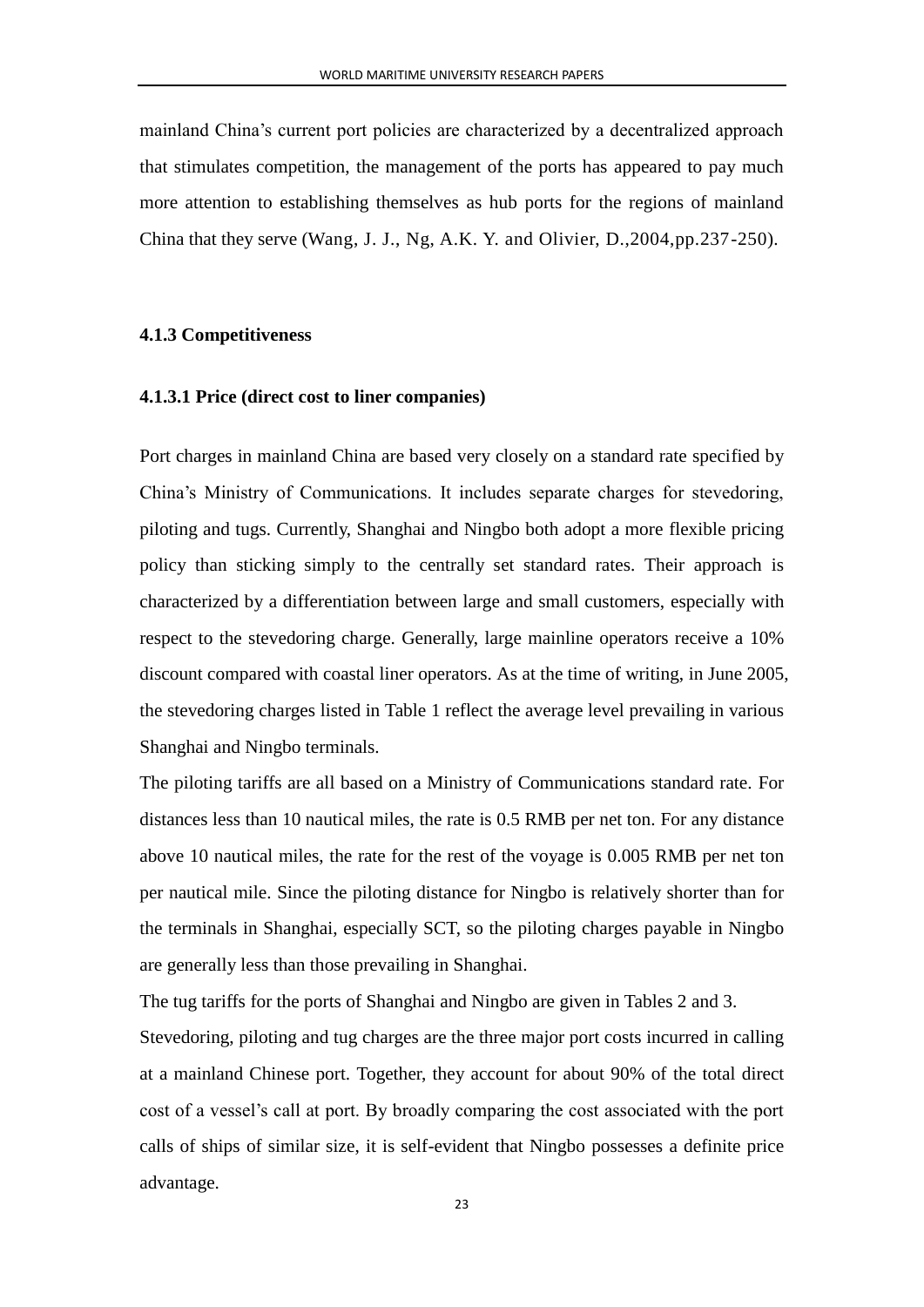| Terminal        | 20ft full | 20ft empty | 40ft full | 40ft empty | Compared with<br><b>MOC</b> |
|-----------------|-----------|------------|-----------|------------|-----------------------------|
| <b>MOC</b> rate | 425.5     | 294.1      | 683.3     | 441.1      |                             |
| <b>SCT</b>      | 504.9     | 353.5      | 757.4     | 530.2      | <b>About 120%</b>           |
| <b>SPICT</b>    |           |            |           |            | About 100%                  |
| Waigaoqiao      | 383       | 264.7      | 547.5     | 397        | About 90%                   |
| <b>NBCT</b>     |           |            |           |            | About 90%                   |
| BL2CT           |           |            |           |            | About 85%                   |

Table 1. Stevedoring charges in Shanghai and Ningbo container terminals in

remnimbi (June 2009)

|  | Table 2. Shanghai port tug tariff in remnimbi (June 2009) |
|--|-----------------------------------------------------------|
|  |                                                           |

| Length of vessel | >220  | 180-220 | 155-180 | 122-155 | 95-122 | <95   |
|------------------|-------|---------|---------|---------|--------|-------|
| (meters)         |       |         |         |         |        |       |
| <b>SCT</b>       | 58600 | 45200   | 35200   | 33100   | 18400  | 17800 |
| Waigaoqiao       | 59200 | 48800   | 43500   | 34200   | 32600  | 27300 |

Table 3. Ningbo port tug tariff in remnimbi (June 2009)

| Length of vessel<br>(meters) | >320  |       | 251-320 171-250 121-170 |       | ${<}120$ |
|------------------------------|-------|-------|-------------------------|-------|----------|
|                              | 48760 | 39000 | 31620                   | 22140 | 14700    |

# <span id="page-26-0"></span>**4.1.3.2 Generalized cost: the impact of infrastructure improvements within and outside the ports on both direct and indirect costs**

The ongoing investment in expanding the scale and improving the efficiency of container handling facilities in both Shanghai and in Ningbo has already been shown. This is likely to lead to a reduction in both direct and indirect costs for liner shipping companies. The former as ports reap economies of scale in container handling and the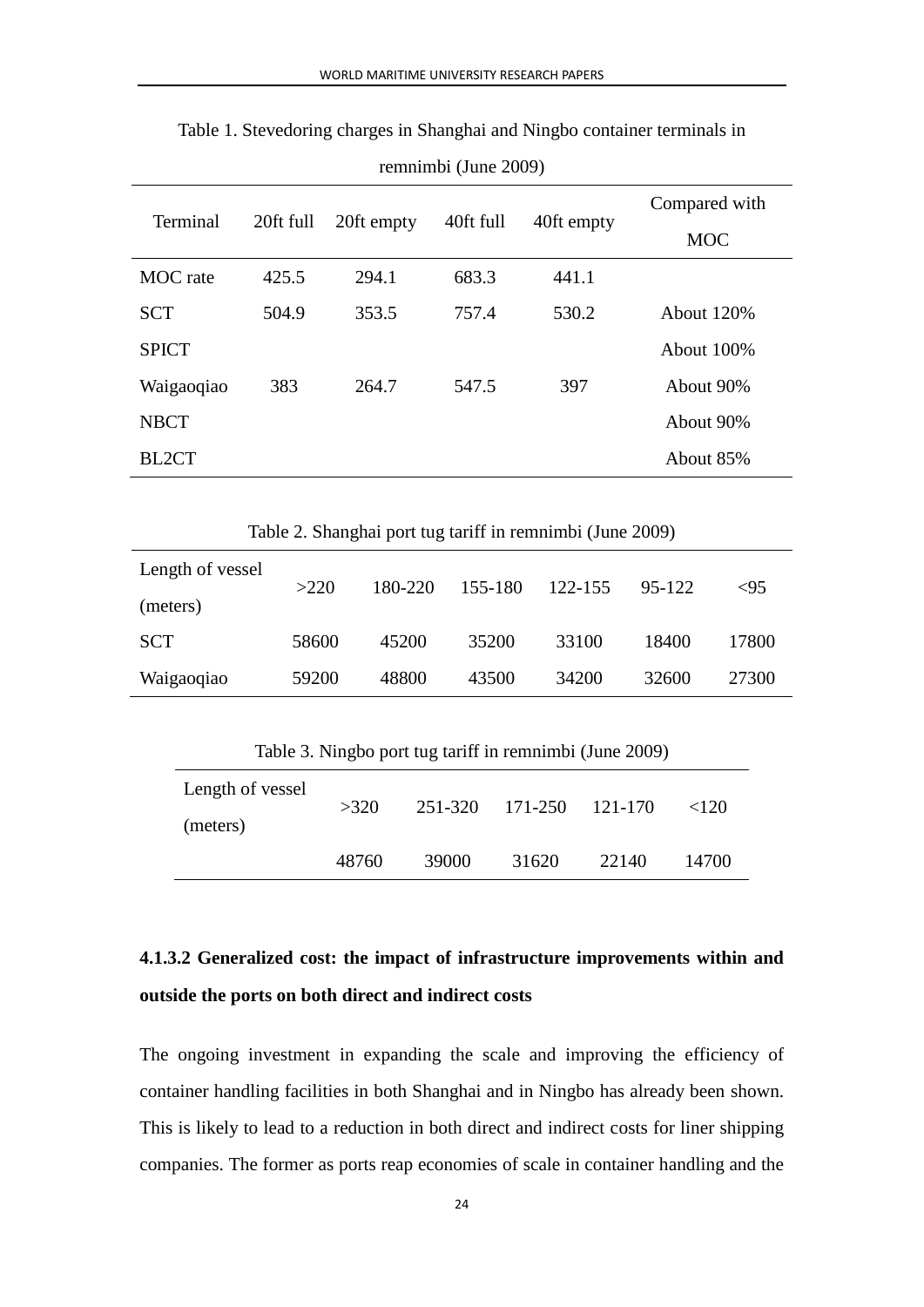latter by virtue of productivity enhancements.

There are other investments in infrastructure outside of the ports that are likely to support the trend towards a reduction in generalized cost by bringing about efficiency improvements in inland logistics systems. Some of these are well known—such as the 'Three Gorges Dam' project which will improve the navigability of the Yangtze River to allow ships of up to 10,000 tons to transit as far upriver as Chongqing. Additional berthing is being provided at a total cost of approximately US\$120 million, by the construction of an inland container terminal of 400,000 TEU capacity in the city of Wanzhou, just south west of Chongqing. For obvious reasons, SIPG is endeavouring to develop a modern container logistics and distribution network along the Yangtze River Valley and is doing so in conjunction with the major Yangtze River ports of Nanjing and Wuhan, as well as with Chongqing. A recent announcement from the Ministry of Communications details how an investment of US\$1.21 billion over the next 17 years will expand still further the navigability of the river, so that ships of 50,000 dwt can transit as far upstream as Nanking. The plan revolves around the objective of attaining a shipping capacity of 800 million tonnes and 8 million TEU of containers by 2010. It is also critically important to recognize, however, that there are also ongoing improvements to road and rail systems that serve both Shanghai and Ningbo.

Other critical infrastructure developments are less well known, however. One of these is the Hangzhou Bay Bridge project. The Hangzhou Bay Bridge started construction in 2003. It will be completed in 2008 and is due to be in service during 2009. Its total length is 36 kilometres and has six lanes. Both sides of the bridge will connect directly with expressways so, at least on the basis of current traffic forecasts of car ownership and use in the region, there should not be any congestion problems.

This will have a direct impact on the competitive arena in which Shanghai and Ningbo are engaged. Looking again at the map shown earlier, it can be seen that this bridge will greatly shorten the distance from the southern central provinces to Shanghai and from the north and western provinces to Ningbo. Focusing solely on the likely greater benefit of this for Ningbo, this will lead to a modelled average reduction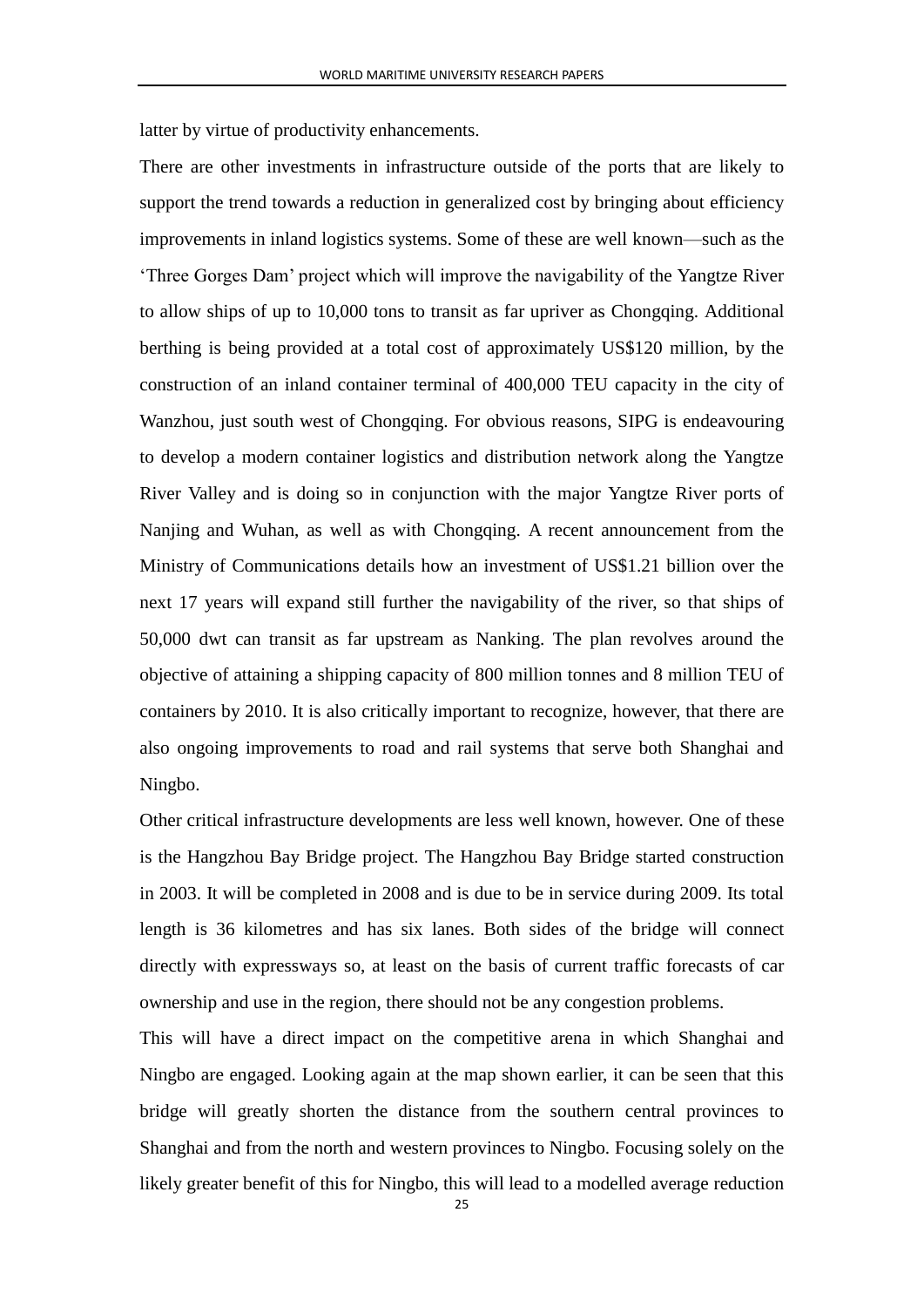in road haul costs of 600 RMB for each TEU moved from Suzhou, Wuxi, Changzhou and Nanjing to Ningbo, and 700 RMB for each TEU from Shanghai to Ningbo. This averages out to approximately a 30% cut in road haul costs compared to the current situation and, as such, is likely to have a significant effect on the port choice of international container shipments.

As part of the impetus for further developing the port of Ningbo and enhancing its competitiveness, the regional government in Zhejiang province is studying proposals for expanding the existing nearby ports of Zhoushan and Taizhou as potential feeder ports for Ningbo, as well as building a brand-new container terminal at Jiaxing. Simply in terms of feedering capacity for Ningbo alone, these plans imply the potential for an extra 12 berths with an annual handling capacity of 4 million TEU.

## <span id="page-28-0"></span>**4.2 SWOT analysis of Shanghai port and Ningbo port**

#### **SWOT Analysis**

#### *Situation:*

With the high growth rate of Shanghai port and Ningbo port, the two ports are more competitive with each other. It's obviously necessary to make a SWOT Analysis to these two ports.

|                               | <b>Shanghai</b> | <b>Ningbo</b> |
|-------------------------------|-----------------|---------------|
| Location                      |                 |               |
| (trade route and scope of     | A               | A             |
| shippers and consignee)       |                 |               |
| Assets                        |                 |               |
| (access, depth, harbor, types | A               | A             |
| of facilities; specialized    |                 |               |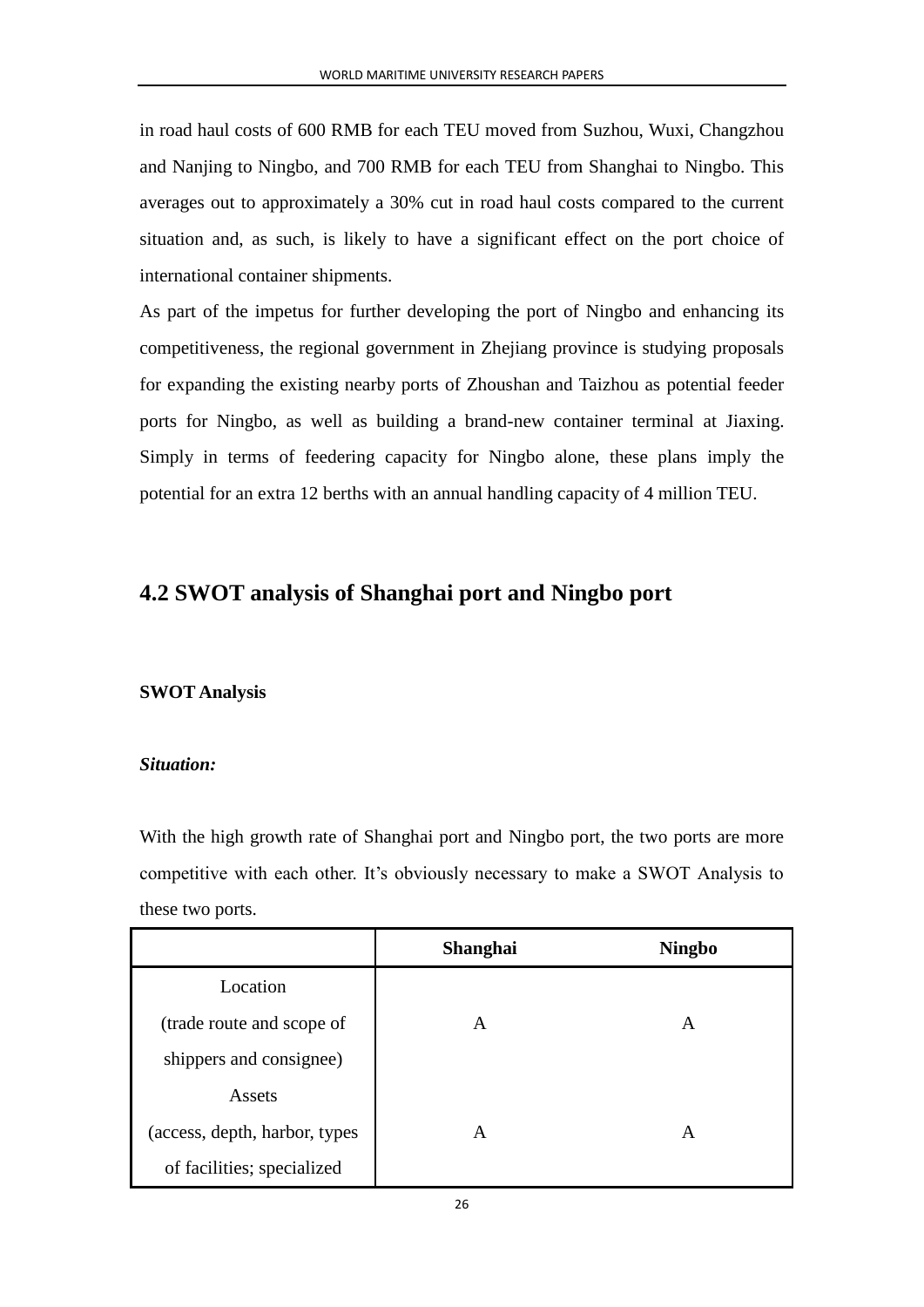| equipment and storage,           |                |              |
|----------------------------------|----------------|--------------|
| available capacities and         |                |              |
| dedicated berth)                 |                |              |
| Experiences                      |                |              |
| (with vessels, commodities,      | $\mathbf{A}$   | B            |
| different forms of cargo)        |                |              |
| Manpower                         |                |              |
| (skill, social climate,          |                |              |
| motivation, professionalism,     | $\mathbf{A}$   | $\mathbf{A}$ |
| contact with customers)          |                |              |
| Performance                      |                |              |
| (utilization, delay,             | $\bf{B}$       | $\mathbf{A}$ |
| productivity)                    |                |              |
| Adaptability                     | $\mathbf{A}$   | $\mathbf{A}$ |
| Complementary service            |                |              |
| (cargo, ship, logistics, trade,  | $\overline{A}$ | $\bf{B}$     |
| information, communications)     |                |              |
| <b>Financial conditions</b>      |                |              |
| (ability to invest, relative     |                |              |
| access to funds, cost of capital | $\overline{A}$ | $\bf{B}$     |
| and operation)                   |                |              |
| Charge                           | B              | $\mathbf{A}$ |

## **Strengths**

### **Shanghai**

Shanghai, as an international shipping center, has a tremendously competitive advantage in shipping industry, with its strengths as followed:

## **Complementary service**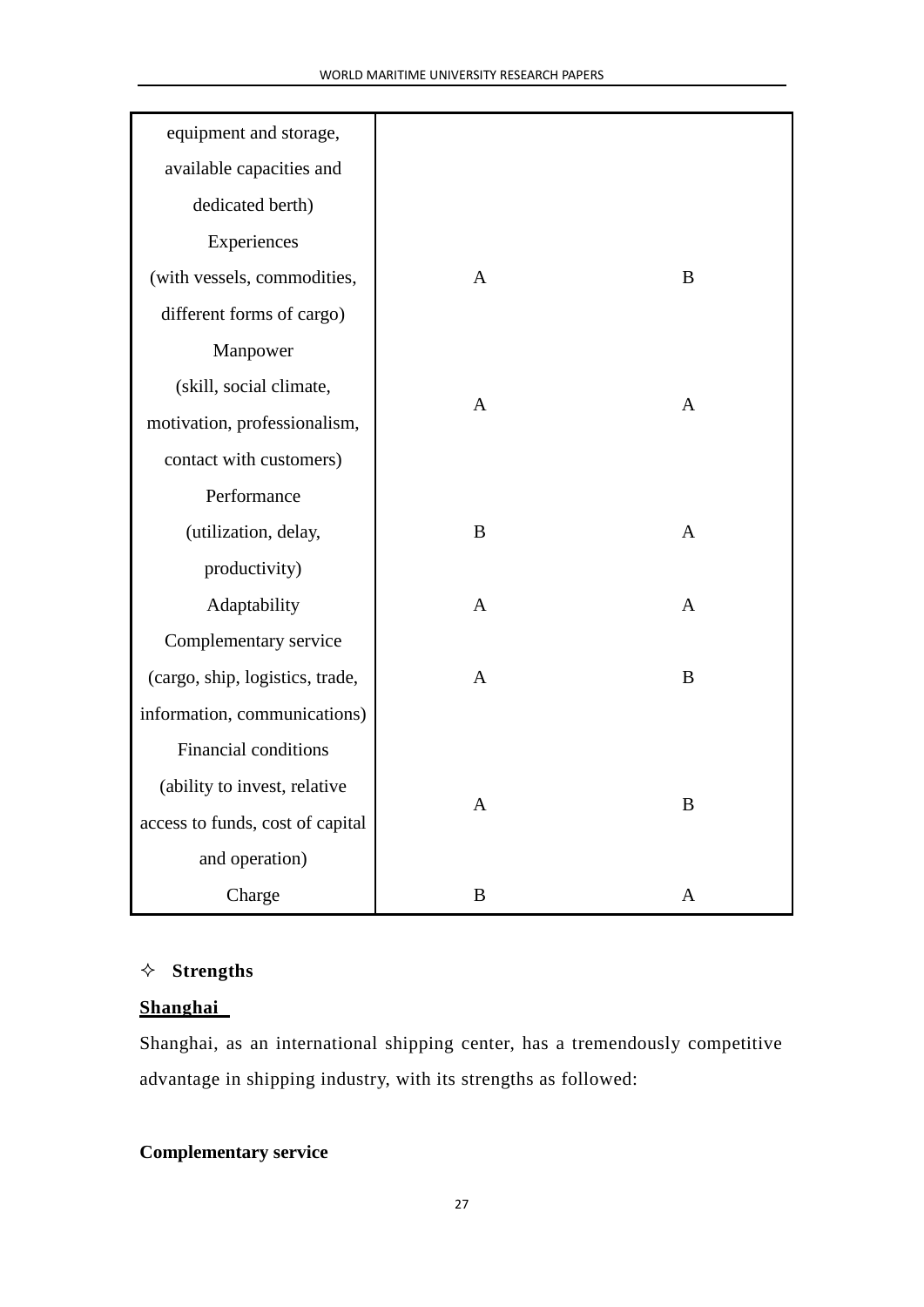As an international port, Shanghai has a perfect complementary service system, which includes cargo, ship, logistics, trade, information, communications etc and lots of shippers and consignee prefer shanghai instead of other ports because of that.

#### **The support of central government**

As an international hub port, the central government has invested a lot in Shanghai port including Yangshan deep-water port project and Donghai bridge project. Also, much investment form central government are given to Shanghai for the SISC.

#### **Ningbo**

Ningbo, with its natural advantages and adjacent to Shanghai geographically, has developed rapidly in the recent years, and its strengths is followed:

#### **Natural deep-water harbor**

Ningbo is widely considered to be China's finest natural deep-water harbor and Beilun container terminal constitutes the main part of Ningbo container port and comprises two container berths with designed annual throughput capacity of 0.5 million TEUs. The water depth is currently 13.5 meters which means that a Panamax containership of 80,000 deadweight tons is now the maximum size of vessel that is capable of berthing there. Compared with Shanghai port, the natural deep-water is an absolutely competitive advantage of Ningbo.

#### **Low charge**

Port charges in mainland China are based very closely on a standard rate specified by China's Ministry of Communications. It includes separate charges for stevedoring, piloting and tugs. Actually, Ningbo port's charge is less than other ports especially Shanghai in term of the three kinds of charges. That makes Ningbo possesses a definite price advantage.

#### **Weaknesses**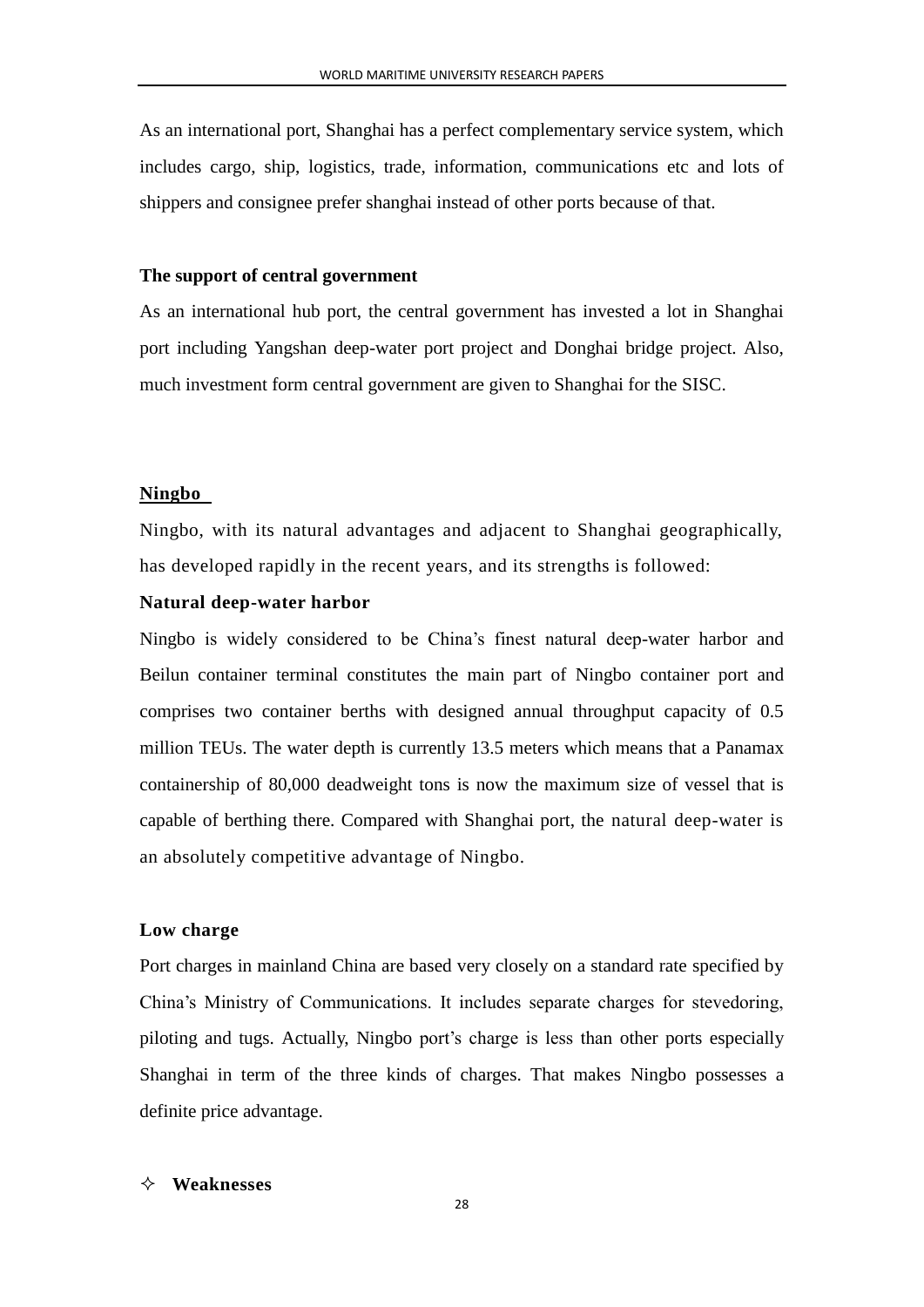#### **Shanghai**

However, Shanghai port also has its weaknesses in term of operation of the port, which is main obstacle of Shanghai developing into an international container hub port:

#### **Draught limitation**

Currently, a maximum draught restriction of 11 meters greatly impedes the further development of Shanghai as a truly international container hub port. Upon completion, the 48-kilometre channel will be expanded to 300 meters wide and 12.5 meters deep (14 meters at high tide). This will be an important improvement since, at present, some vessels docking in the Huangpu River have to discharge part of their cargo in advance due to draught limitations and some have to back out because they are unable to turn in the river.

#### **High charge**

Port charges in mainland China are based very closely on a standard rate specified by China's Ministry of Communications. It includes separate charges for stevedoring, piloting and tugs. Actually, Shanghai's port charge is more than other ports such as Ningbo in term of the three kinds of charges.

#### **Utilization**

As to utilization, the utilization of Yangshan deep-water port is less than that of Ningbo. The workday of Ningbo port is 360 days which is more than that of Shanghai port, and as well as the efficiency of the operation of port.

#### **Ningbo**

As a powerful competitor to Shanghai, Ningbo also has its weaknesses, which is followed:

#### **Competition on hinterland**

 $29$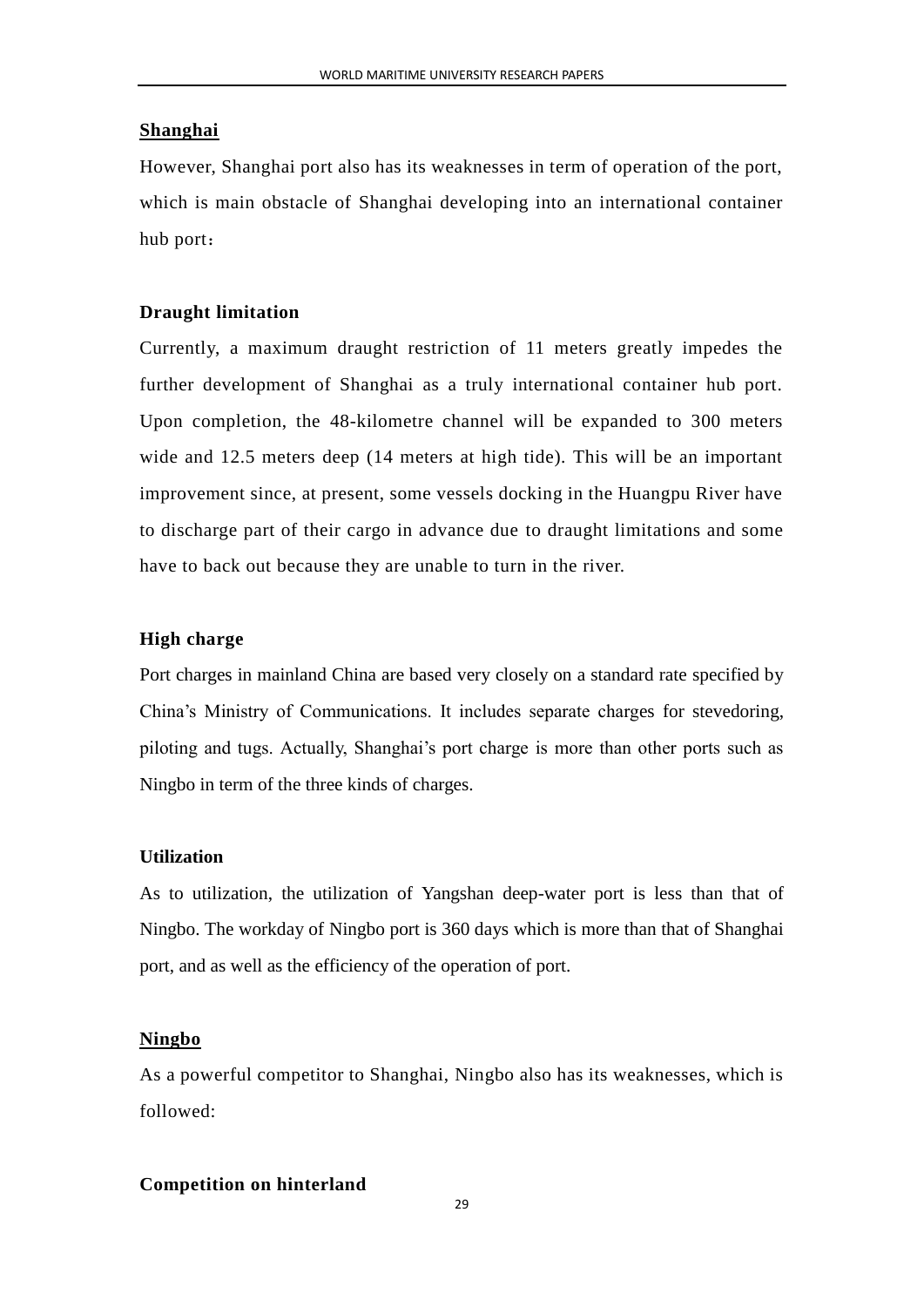As a neighbor city adjacent to Shanghai, Ningbo's hinterland is YRD including Zhejiang province and Jiangsu province, which is also the hinterland of Shanghai. That means Shanghai and Ningbo have a competition on hinterland. However, Shanghai port, as an international hub port, has its great competitive advantage over Ningbo on some extend, so Ningbo has to face up with such tough situation.

#### **Opportunities**

#### **Shanghai**

In 1996, the State Council suggested setting up the Yangtze River Delta International Shipping Center, which was later referred to as the Shanghai International Shipping Center (SISC) on most occasions. The centre includes a group of ten ports in the three adjacent provincial units—Jiangsu, Shanghai, and Zhejiang. Among these ports, Shanghai port was regarded as the dragon head. The centre had two objectives: to group container terminals and allocate its capacities properly in order to prevent duplicated constructions from happening, so that resources can be used rationally, and to combine advantages of each port and to form an international container hub centre at Shanghai.

For the SISC, the central government invests a lot in SISC construction to build Shanghai port as in international hub port, including the Yangshan deep-water port project and Donghai bridge project. This is a great opportunity for Shanghai to be more competitive compared with other ports.

#### **Ningbo**

In 2009, the cargo throughout of Ningbo-zhoushan port is 0.57 billion, which makes Ningbo-zhoushan port NO.1 compared with Shanghai port's 0.5 billion. It is no doubt that the integration of Ningbo and zhoushan is not simply  $1+1=2$ , and it is absolutely a great opportunity for Ningbo to become more competitive among the shipping ports around the world.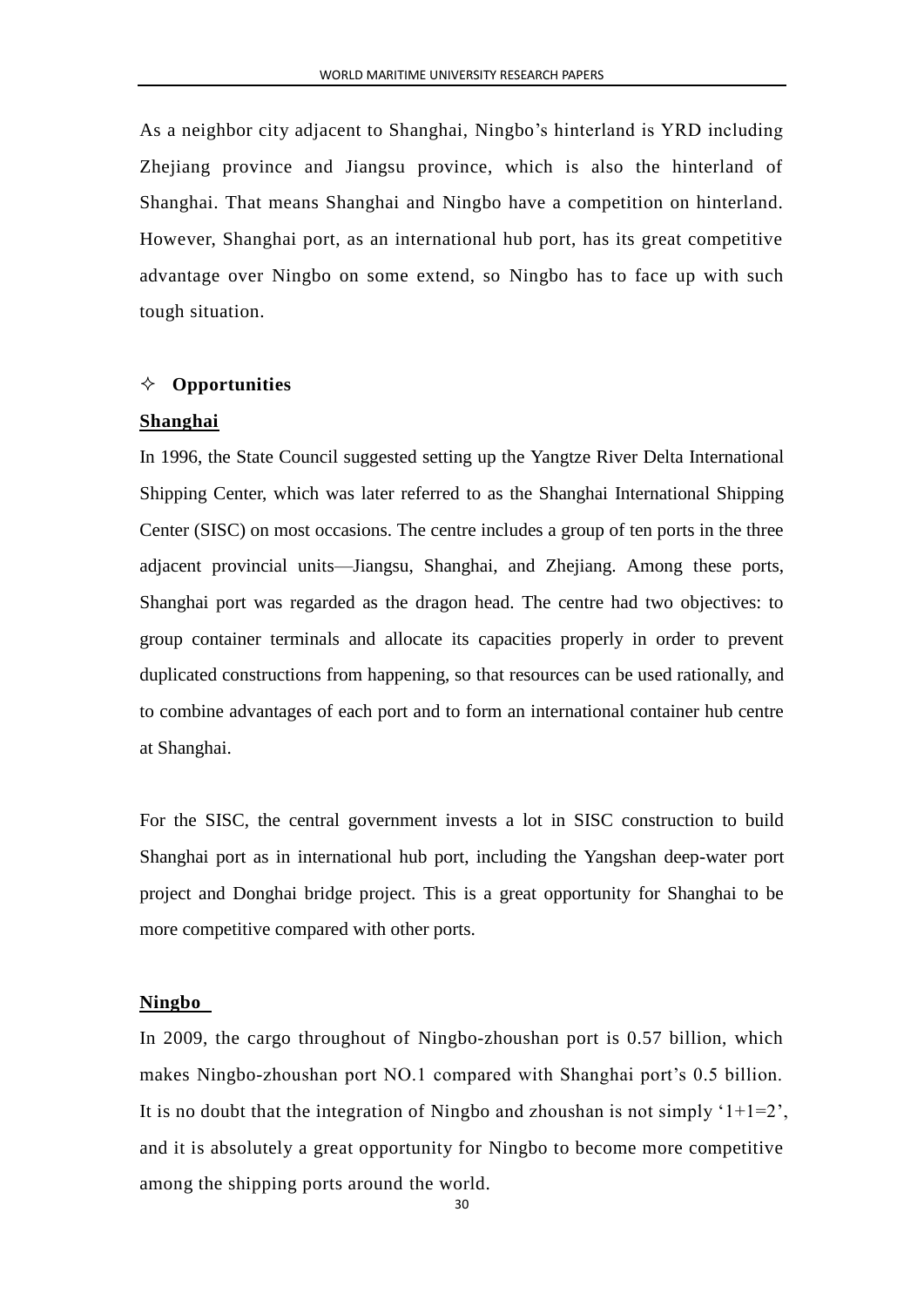#### **Threats**

#### **Shanghai**

In the recent years, with the rapidly growth and development of other ports such as Ningbo, Hongkong domestically and Pushan, Singapore, Kaohsiung internationally, Shanghai port is faced up with a great threat.

In china, due to the price advantage of Ningbo port, a lot of cargos go through Ningbo port instead of Shanghai port which would be a great loss to Shanghai in term of throughput. At the same time, the international cargos sometimes also don't go pass Shanghai port. To some extend, Shanghai should pay attention to it, as it is a extremely imperative problem to Shanghai.

#### **Ningbo**

It's obvious that Ningbo is faced up with the threat from the competition of the port around especially Shanghai port. Due to the situation of the two ports are very similar to each other, Ningbo will suffer a great competition from Shanghai not only on bulk cargo but also container shipping.

#### *Strategy*

According to the SWOT analysis about Shanghai and Ningbo port, we make the SWOT matrix, and we choose SO Strategy for Shanghai's future development and WO Strategy for Ningbo.

| Matrix     | Opportunities      | Threats            |
|------------|--------------------|--------------------|
| Strengths  | <b>SO</b> Strategy | <b>ST Strategy</b> |
| Weaknesses | <b>WO Strategy</b> | WT Strategy        |

#### **SWOT Matrix**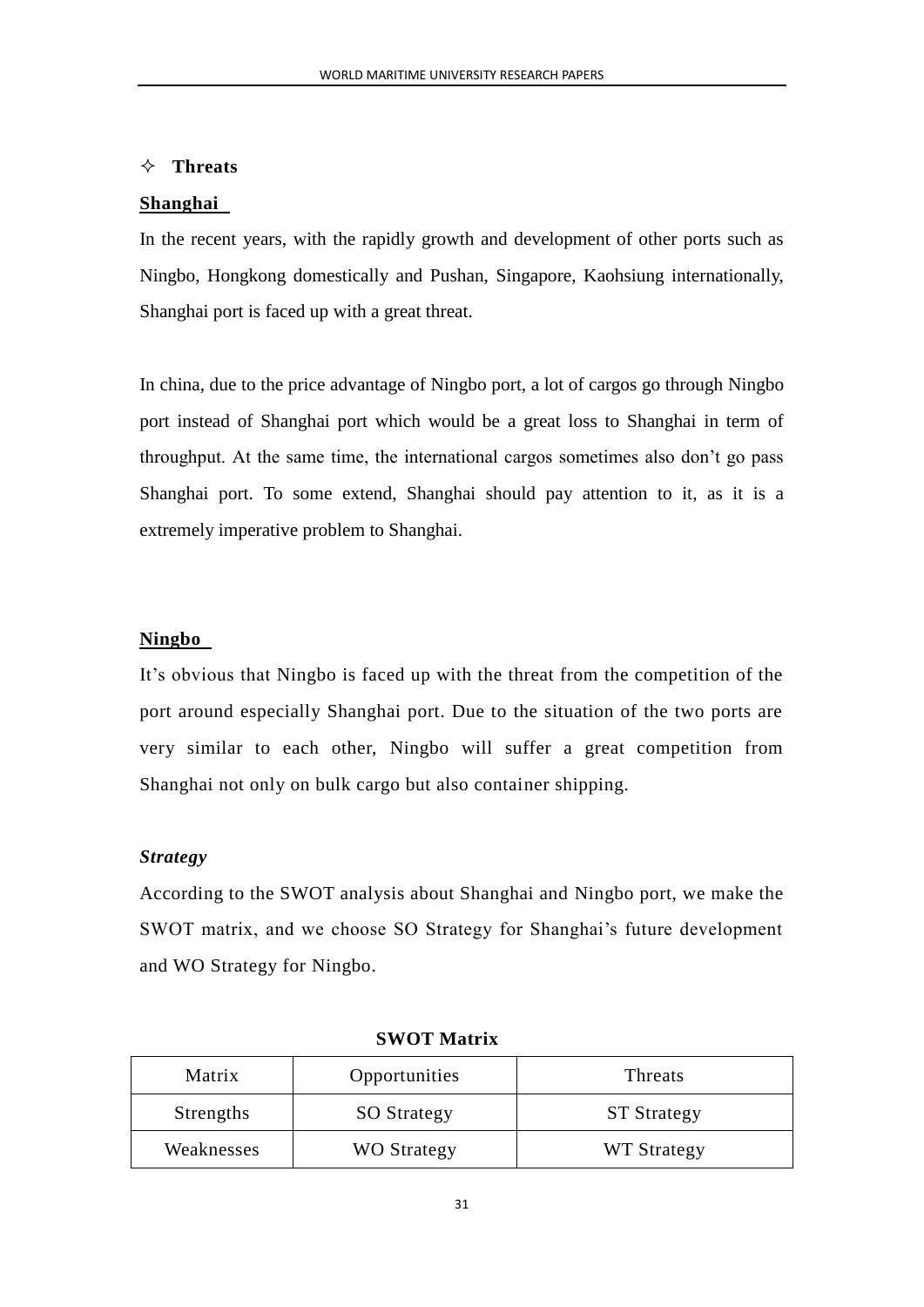#### ■ Shanghai——SO Strategy

Shanghai, as an international hub port, should take SO Strategy as its development Strategy, it means Shanghai should aim at SISC with its advantages which are Complementary service and the support of the central government. As we can see SISC is a good opportunity for Shanghai to become more competitive especially when it is faced up with the challenge of Ningbo port. So Shanghai should use its strengths to make full use of SISC to make itself be worthy of the name—international hub port.

### ■ Ningbo——WO Strategy

With the integration of Ningbo and Zhoushan, Ningbo has become more and more competitive in term of bulk and container throughput. As we can see, Ningbo' cargo throughput exceeded Shanghai's in 2009, we take this opportunity as the key for Ningbo to compete with Shanghai, with making full use of the advantages that brought by the Ningbo-zhoushan integration project.

# <span id="page-34-0"></span>**4.3 Competition and cooperation suggestions between Shanghai port and Ningbo port**

Shanghai port and Ningbo-zhoushan port are located in the Yangtze River delta with great port group effects and fierce competition, and at the same time, two ports have the same profit, which is increasing total amount of throughput of two ports as well while speeding up the construction of Shanghai international shipping center. Therefore, in order to enhance the overall regional ports's competitive and achieve a win-win purpose, Ningbo-zhoushan port and Shanghai port cannot simply take competition or cooperation, but take competition and cooperation strategy.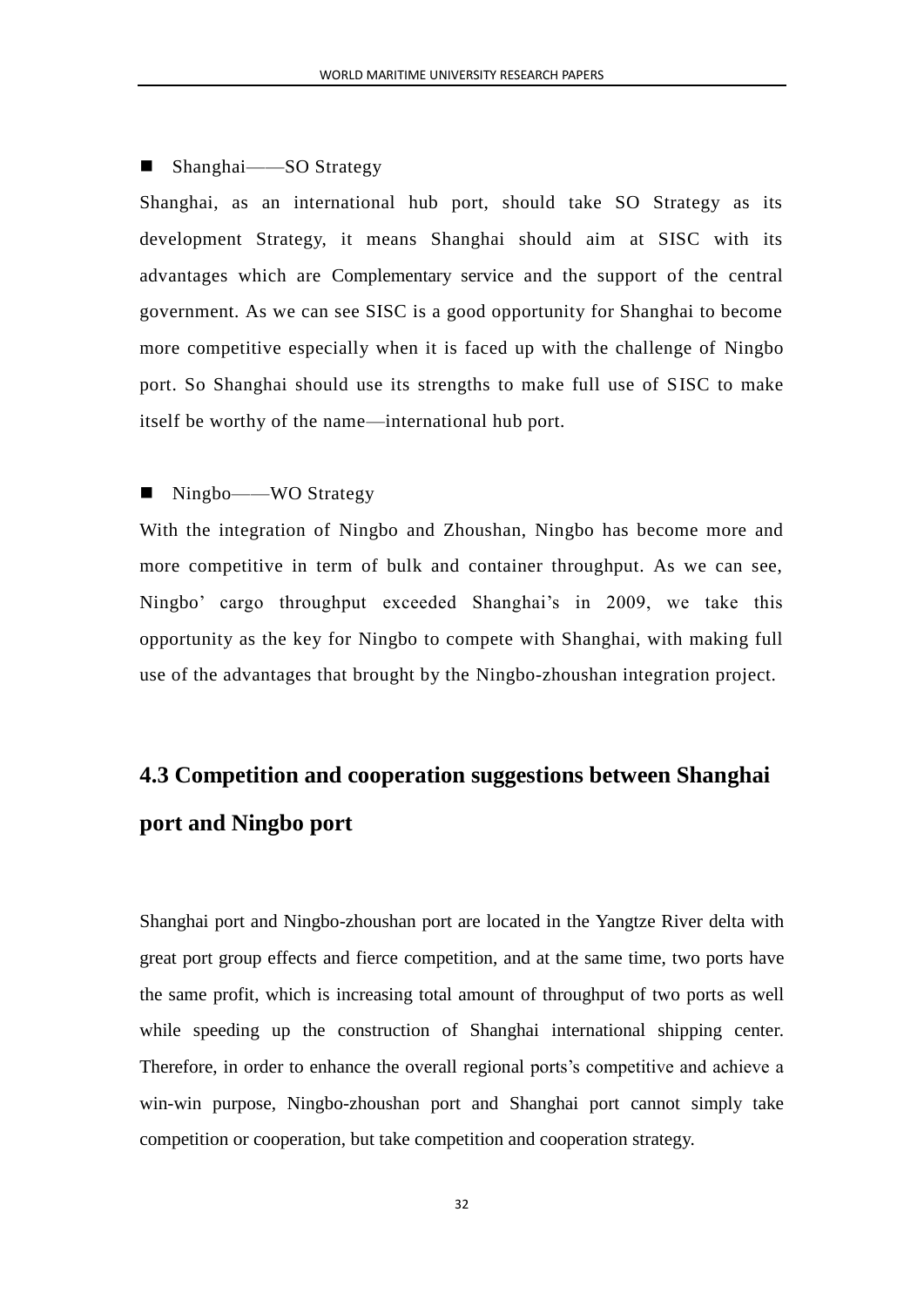#### <span id="page-35-0"></span>**4.3.1 Overall planning, integration of resources, and coordinated development**

Although Shanghai port and Ningbo-zhoushan port are both located in Yangtze River delta, the administrative area segmentation and system is totally different, which partially influence interaction development processes of two ports. Therefore, central and local government must be take overall arrangement in two ports layout and investment, integrate two port resources at a high level to create better conditions for t industry development, broaden more industry development space, promote two ports coordinated development and finally achieve win-win strategy.

#### <span id="page-35-1"></span>**4.3.2 Clear port orientation, dislocation of the development**

Two ports could consider establishing combined port, which is Shanghai container transportation hub and Ningbo energy feeder. Shanghai port development orientation should be using its abundant soft environment resources to provide high value-added service with continuous innovation, further exert advantage of comprehensive services, and speed up the construction of the Yangshan large container terminal and port logistics system. Ningbo-zhoushan port is good port location to build center of raw materials industry for overseas resources, fairway depth can completely satisfy requirement of ocean transportation including mineral, crude oil and coal, and it is also the ideal location for energy transfer port such as ore, crude oil, coal and other bulk project construction. Therefore, Ningbo port can be energy feeder to serve for hinterland.

| Year | Shanghai port   |                  | Ningbo port      |                  |
|------|-----------------|------------------|------------------|------------------|
|      | Throughput(TEU) | Increase $(\% )$ | Throughout (TEU) | Increase $(\% )$ |
| 2008 | 2800            | 7.1              | 1084             | 15.8             |
| 2009 | 2506            | $-10.5$          | 1042             |                  |
| 2010 | 2906            | 16               | 1300             | 25               |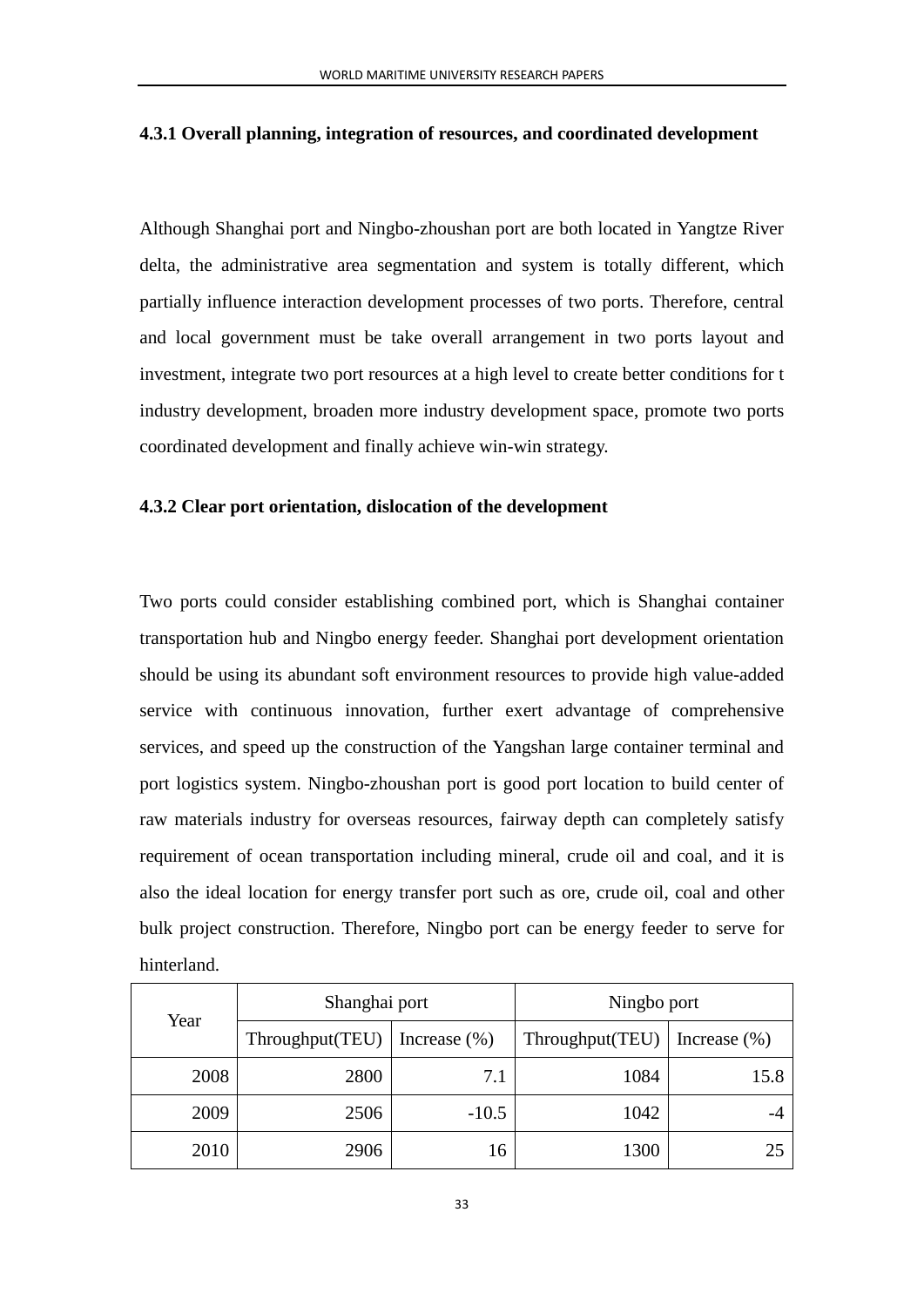Two ports different developments can both avoid dislocation competition and beneficial to construction of Shanghai container transportation hub, accelerate building Shanghai international shipping and logistics center, and also it helps to construction of professional energy feeder of Ningbo-zhoushan port.

# <span id="page-36-0"></span>**4.3.3 Speed up informatization construction and promote port logistics industry development**

At present, both two ports take port logistics industry as support to upgrade port comprehensive competitiveness, and two ports should establish a unified logistics system to increase two ports logistics industry development by informatization. Focus on developing and perfecting the shipping information system and shipping trading system, formed two port public management system, expand information network, accelerate electronic data interchange (EDI) system and logistics information technology system operation, to make it a Yangtze River delta logistics control center providing high quality intermediary and information services for domestic and foreign cargos transport. In view of the uniform logistics construction goal, it should set up two ports logistics information coordination work team, convoke work conference regularly, carry out technical cooperation and promote two ports logistics system.

# <span id="page-36-1"></span>**4.3.4 Speed up the shipping services development, cooperation and promote shipping soft environment construction**

Under the uniform target to establishing Shanghai international shipping center, two ports should learn international shipping center construction experience from foreign advanced ports such as Singapore port, London port, Rotterdam port, and strengthen the cooperation on the soft environment construction. Two ports should enhance the cooperation including shipping service company, shipping research institutions,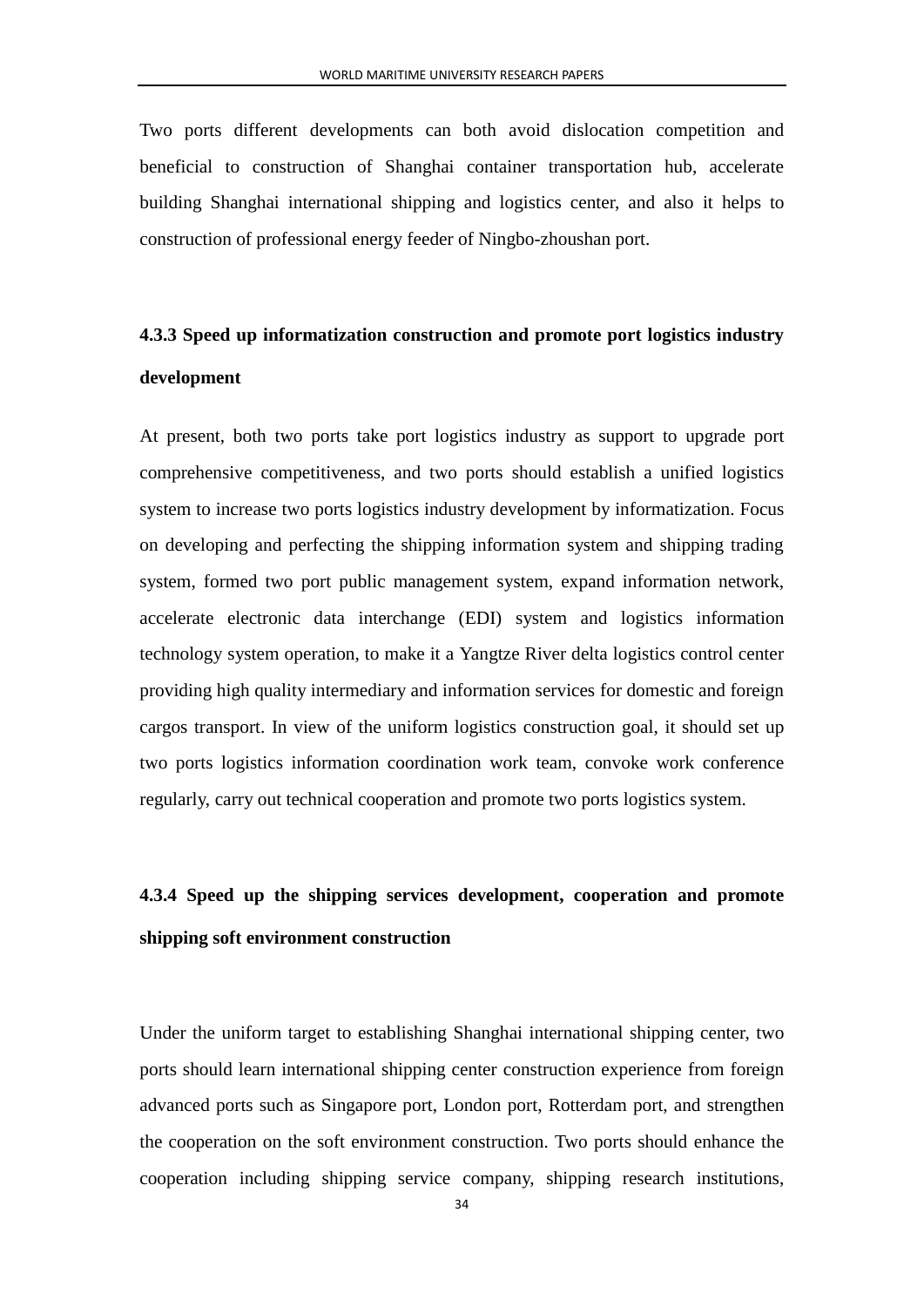shipping consultation, shipping professionals and shipping education, positively broaden shipping and logistics development, provide value-added services for port customers, and further improve port comprehensive competitiveness, create a more brilliant development and policy environment, and further improve soft power of Shanghai international shipping center. The relevant shipping departments should be promote two ports make full use of existing shipping elements to develop soft environment as Shanghai shipping exchange may publish shipping and its supporting company qualification credit evaluation report, in order to improve the credibility of shipping services and service level, which is essential condition for soft environment construction. It should improve local shipping services company internationalization, increase shipping service function development, strengthen technology and high value-added of modern shipping service function, promote financial center or financial services center construction and speed up training professionals can participate in the international competition to meet the requirement of Shanghai international shipping center construction. Issuing relevant policy regulation in port management, shipping services, financial services and revenue to effectively supervise related policy, provide good revenue environment, reduce the gap in shipping services and shipping research areas between two ports and international advanced level, issue related industry guide and regulations and finally establish perfect shipping service industry and system.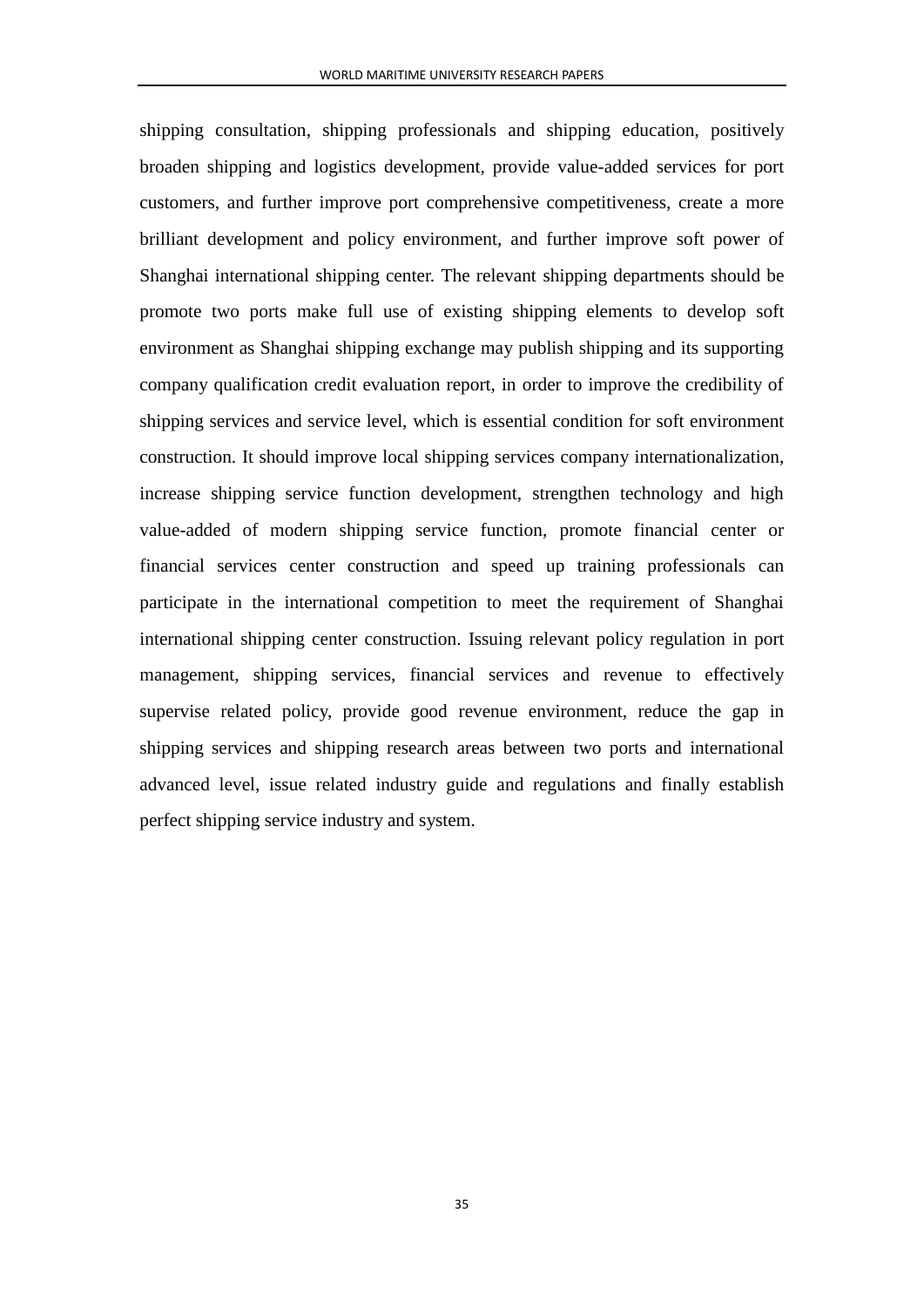## <span id="page-38-0"></span>**Chapter 5 Conclusion**

The paper took competition between Shanghai port and Ningbo port as research object, relatively comprehensively introduce basic situation of Shanghai port and Ningbo port, analyze two ports competitiveness; By establishing SWOT matrix of Shanghai port and Ningbo port between to analyze two ports competition and cooperation strategy.

Focus on the following works:

1) Relatively comprehensive introduce basic situation of Shanghai port and Ningbo port and analyze two ports;

2) Analyze from both demand and supply of Shanghai and Ningbo port, and propose by means of strategy from SWOT analysis;

3) Discuss the competition and cooperation strategy for Shanghai port and Ningbo port.

Because of the limited theoretical level, practical experience and material, many and mistakes in the paper, such as establishment of comprehensive competitiveness of Shanghai and Ningbo port, game theory model are failure to complete. In the SWOT analysis, there were the factors are not comprehensively considered. I hope these deficiencies can be deeply discussed future.

36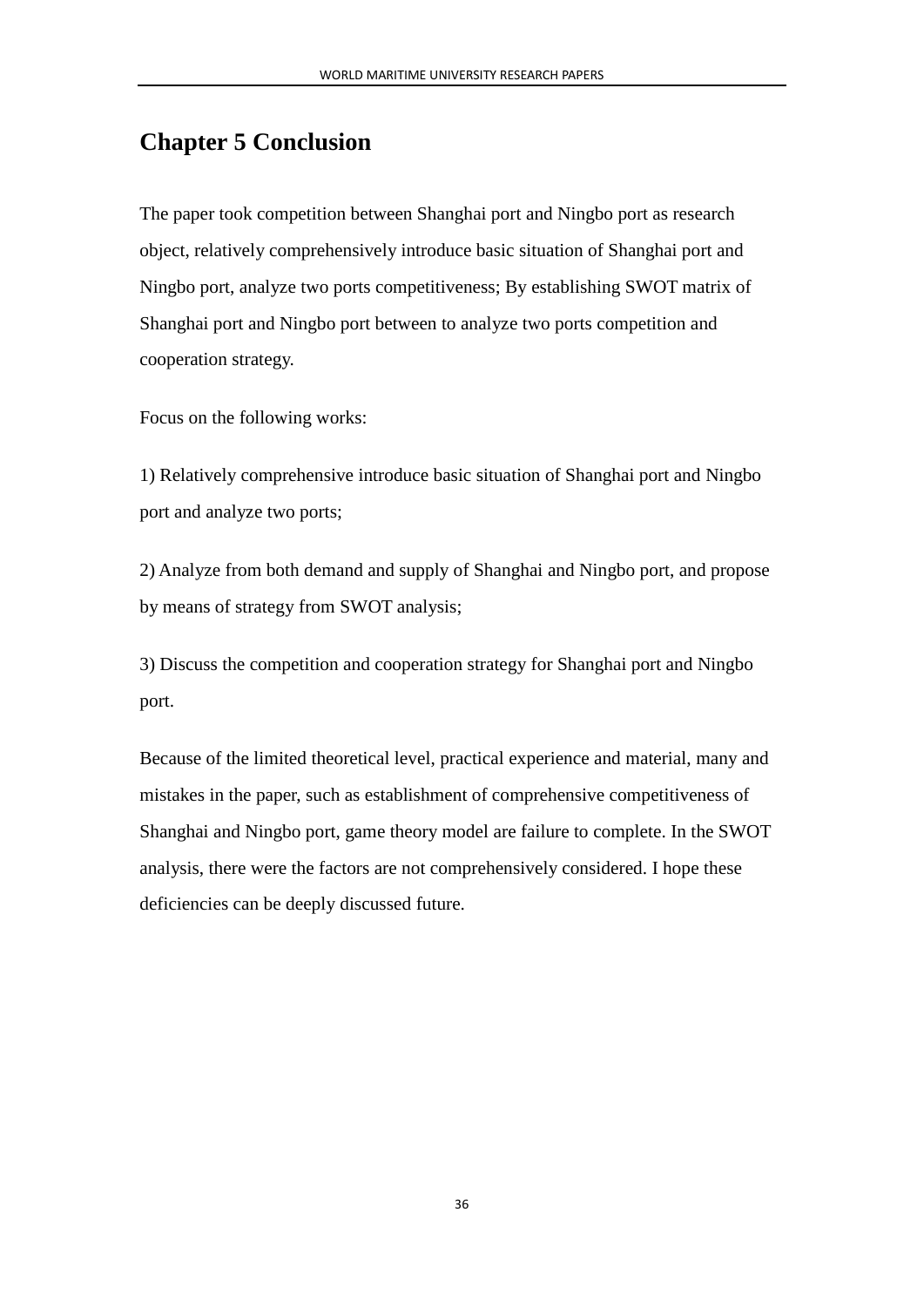## <span id="page-39-0"></span>**Reference**

Ministry of Communications (2004). China Shipping Annual Report (Government of China).

Airriess, C. A. (2001). The regionalization of Hutchison Port Holdings in mainland China. Journal of Transport Geography, 9, 267–278.

Cheng, C. (2002). A historical review of the development of containerized transport in China, part III. China Ports, 8, 25-28.

Tao, H. and Wang, M. (2004). The Development of Shanghai Container Terminals and their Future. Retrieved October 20, 2010 from the World Wide Web: www.3rd56.com/wwwroot/list.asp?id?3021

Ministry of Communications (1998-2001). China Shipping Annual Reports (Government of China).

Li, Z. B. (2004). Studies of the integration of Ningbo and Zhoushan ports. Zhejiang Academic Journal, 3, 223–224 (in Chinese).

Ministry of Communications (1998-2004). China Shipping Annual Reports (Government of China).

Chambers, S. (2010, March 16). New international investment leads to best year to date for Chinese port. Lloyds List, p.7.

Containerization International Yearbook (2005). Containerization International Yearbook (London: Informa UK Ltd).

Kosowatz, J. (2004). Shanghai Container Port Heads to Sea to Handle Deep-Draft Ships. Retrieved October 23, 2010 from the World Wide Web: www.construction.com/NewsCenter/Headlines/ENR/20040823d-1.asp

Chambers, S. (2005, March 16). New international investment leads to best year to date for Chinese port. Lloyds List, p.7.

Wang, J. J., Ng, A.K. Y. and Olivier, D. (2004). Port governance in China: a review of policies in an era of internationalizing port management practices. Transport Policy, 11, 237-250.

37